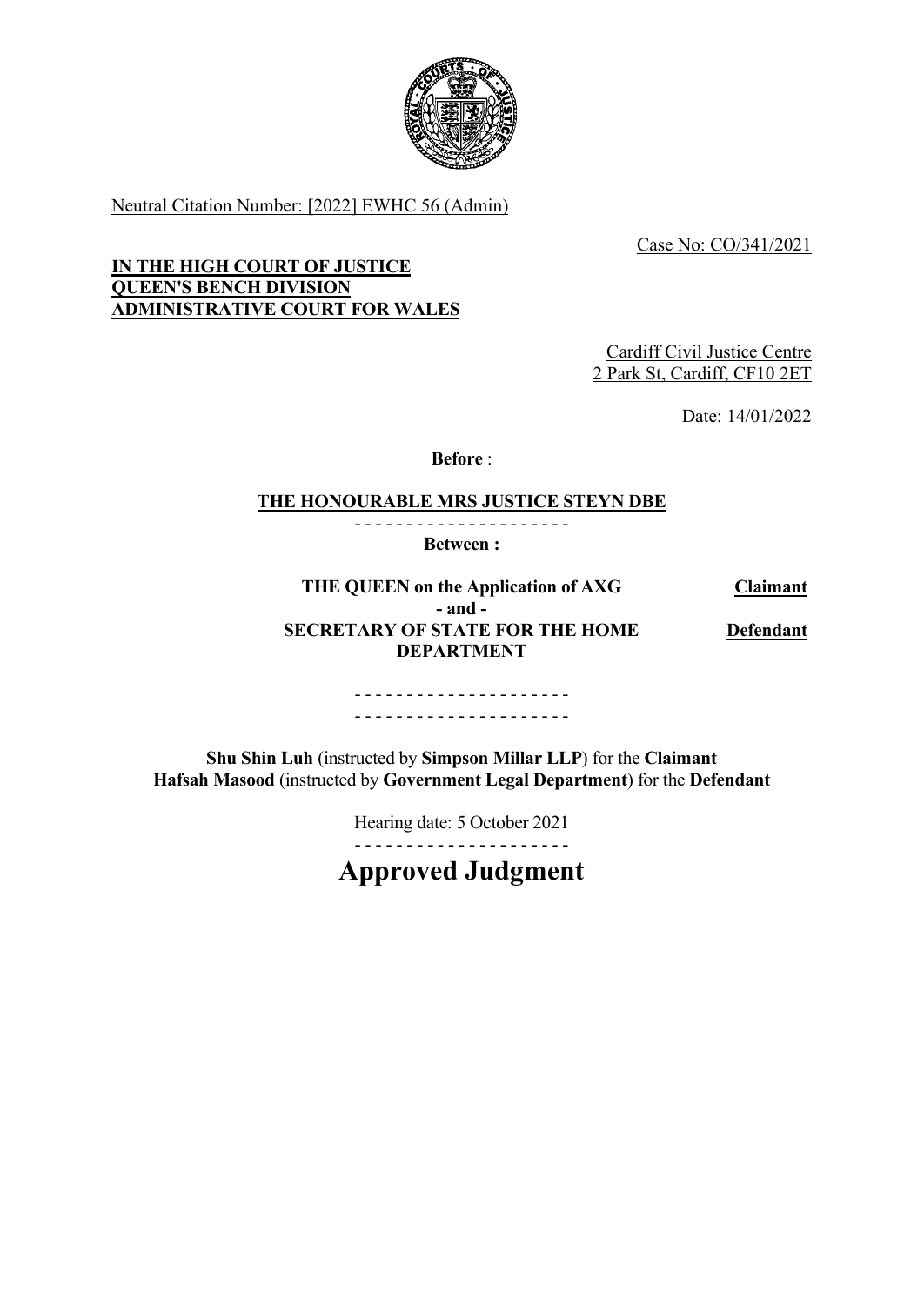#### **Mrs Justice Steyn :**

#### **A. Introduction**

- 1. This is a claim for judicial review. The claimant is an asylum seeker from Nigeria, and a single mother to a girl who is now six years old. Her application for asylum has not yet been determined. On 25 October 2019, the claimant and her daughter were granted asylum support pursuant to section 95 of the Immigration and Asylum Act 1999 ("the IAA 1999"). They were accommodated in full board initial accommodation from (about) 1 November 2019 until 28 June 2021 when they were provided with dispersal accommodation.
- <span id="page-1-0"></span>2. The claim challenges a decision made by the Secretary of State on 19 October 2020, and announced on 27 October 2020 ("the October 2020 decision"), in accordance with which:
	- i) First, the defendant paid the claimant and her young daughter a cash allowance of only £8 per person per week, in respect of the period from 27 October 2020 until 28 June 2021, whilst they were in hotel accommodation provided under s.95 of the IAA 1999, omitting to pay the (assessed) cost of £3.56 per week (or any sum) in relation to communications; and
	- ii) Secondly, the defendant decided to pay the claimant and her daughter backdated payments of cash allowance:
		- a) Limited in time to the period from 27 March 2020 to 26 October 2020, save to the extent that payments in respect of travel were further limited to the period from 1 July 2020, omitting to make cash payments:
			- I) from 1 November 2019 to 26 March 2020 in respect of communications, travel, clothing/footwear, non-prescription medication and (to a limited extent) laundry;
			- II) from 27 March 2020 to 30 June 2020 in respect of travel;
		- b) Omitting the assessed (or any) sum in respect of the cost of communication; and
		- c) Omitting the assessed (or any) sum in respect of the cost of nonprescription medication.
- 3. Since I granted permission on 17 June 2021, in the light of the judgment of Farbey J in *JM v Secretary of State for the Home Department* [2021] EWHC 2514 (Admin), the issues between the parties have significantly narrowed.
- <span id="page-1-1"></span>4. In *JM*, Farbey J found that the Secretary of State had not properly recognised or carried out her duty to provide asylum seekers in full board accommodation with the means of communication (in cash or kind) as an essential living need during the pandemic ([147] to [148]). In circumstances in which the claimant did not want the court to conduct an individualised assessment of his situation, the court declined to grant any relief relating to the claimant specifically ([155]), but considered it appropriate to make the following declaration: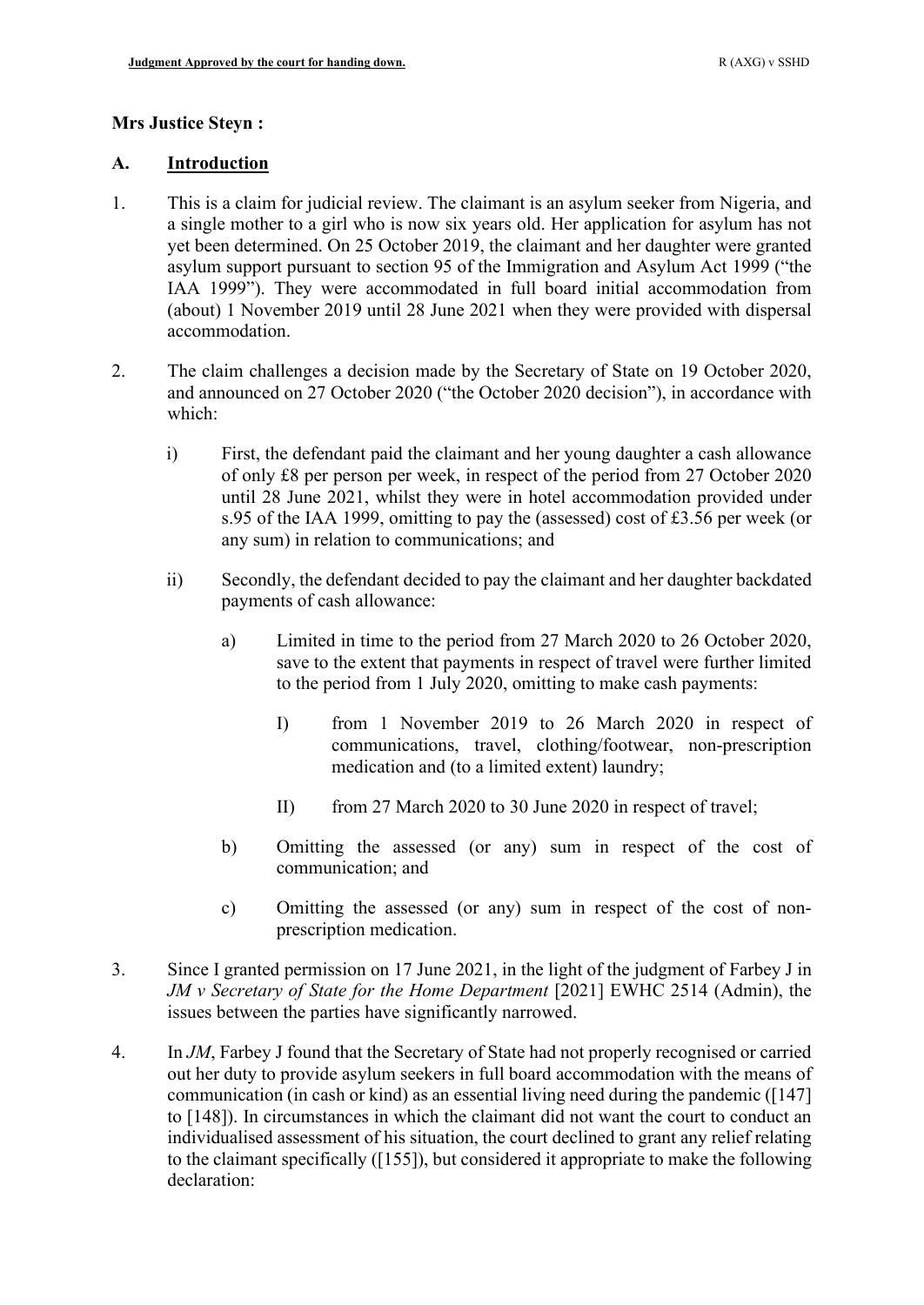"It is declared that the Secretary of State's decision of 19 October 2020 was unlawful in that she failed to have proper regard to the communication needs of asylum seekers supported in full board hotel accommodation under section 95 of the Immigration and Asylum Act 1999."

- 5. In *JM*, the claimant also challenged the Secretary of State's decision relating to travel, in particular the imposition of a longstop date of 1 July 2020 for back-dated payments for travel in light of the COVID-related restrictions that were in place nationally during the relevant period. Farbey J rejected this aspect of the challenge, finding that the Secretary of State's conclusion in respect of travel during this period was one she was entitled to reach, and there had been a sufficient discharge of her duties: [113] to [123].
- 6. In this claim, both parties accept the applicability of Farbey J's conclusions in *JM*. The challenge referred to in paragraph [2\(i\) above](#page-1-0) (in respect of the communications allowance) is well-founded, but it is common ground that it is unnecessary for this court to grant relief. The court in *JM* left it to the Secretary of State to decide what needs to be done to address the unlawfulness found, and the claimant and her daughter will be encompassed in any such decision. The claimant does not pursue the challenge referred to in paragraph  $2(ii)(a)(II)$  above (in respect of the imposition of a long-stop date of 1 July 2020 for backdated payments for travel).
- 7. Accordingly, the challenge is confined to two matters that were not in issue in *JM,*  namely, (a) the decision not to include any sum in respect of non-prescription medication in the back-dated payments the Secretary of State determined should be made in respect of the period from 27 March to 26 October 2020 and (b) the decision to impose a longstop date of 27 March 2020 for back-dated payments.

# **B. The legal framework**

- 8. This case concerns asylum seekers who are owed the s.95 duty. It is not concerned with support provided under s.98 of the IAA 1999 pending the Secretary of State's determination whether the applicant is entitled to support under s.95. There is no dispute between the parties that the legal framework is accurately set out in *JM* at [11] to [23], so it is unnecessary to do more than set out the key aspects of the legal framework in this judgment.
- 9. Under s.95(1) of the IAA 1999, the Secretary of State may provide or arrange for the provision of support to asylum seekers who appear to the Secretary of State to be destitute or likely to become destitute within a prescribed period. In accordance with s.96(1) of the IAA 1999, asylum support provided under s.95 has two key elements: accommodation and "*essential living needs*". The present claim, like *JM*, concerns the concept of essential living needs only, not accommodation.
- 10. Although s.95 is expressed as a *power* to provide support, it is established and common ground that it is converted to a *duty* by Council Directive 2003/9/EC which laid down the minimum standards for the reception of asylum seekers: see *JM* at [15] to [16]. It was common ground, at the hearing, that the Reception Directive (as recast since *Refugee Council)* represented the position under English law at all times that are material to this claim.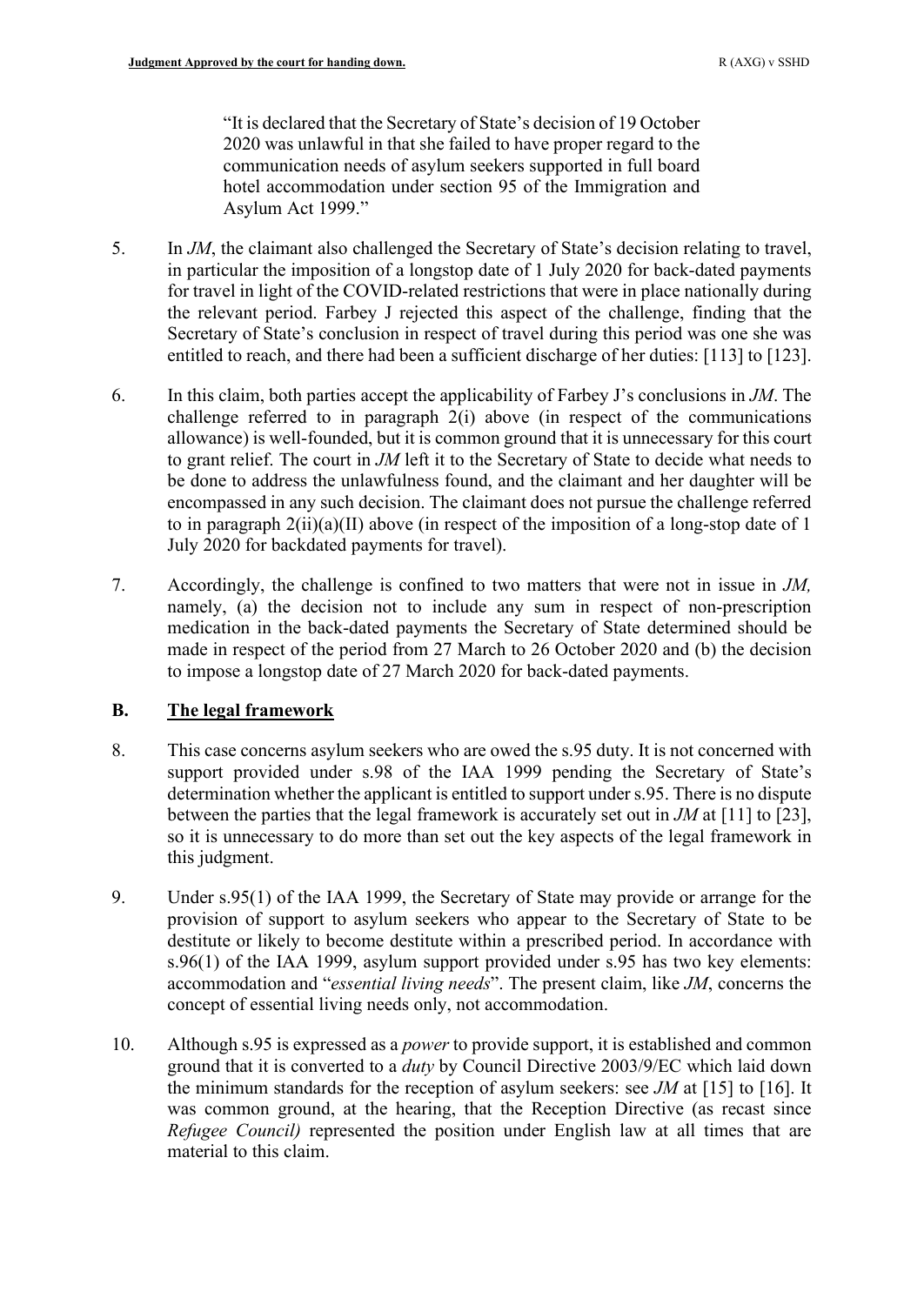- 11. There is a hard-edged minimum standard to the essential living needs to be provided under ss.95 and 96(1)(b), which the court is required to ensure is not breached: see *R (Refugee Action) v Secretary of State for the Home Department [2014] EWHC 1033* (Admin) in which Popplewell J held (at [85] and [88]) that, applying the *Marleasing* principle, s.96(1)(b) had to be read as subject to a "*minimum content*" derived from the Reception Directive.
- 12. Popplewell J observed at [85]:

"Provision for essential living needs must therefore be interpreted as including, as a minimum, provision of the minimum reception conditions required by the Directive. The minimum standard of living for which provision is required by the Directive is not a matter for the Secretary of State's subjective judgment but an objective standard. To this extent it is not open to her to treat essential living needs as having a lesser content than the objective minimum required by the Directive. Section 95 and 96 must be interpreted in such a way as to place such a view outside the range of reasonable judgments in order to be compatible with and give effect to the Reception Directive. If the Secretary of State were to make a judgment which treated essential living needs as something less than the minimum standard of living required by the Directive, it would be both irrational and unlawful."

- 13. Any provision for living needs *beyond* such minimum content is an evaluative judgement for the Secretary of State. Therefore there is a role for *Wednesbury* review, but it only comes into play after it is established that the minimum standards protected by the Reception Directive have been complied with: *Refugee Council* and *R (JK (Burundi)) v Secretary of State for the Home Department* [2017] 1 WLR 4567.
- 14. Regulation 10 of the Asylum Support Regulations 2000 (2000/704) prescribes the kind and level of support that is required to meet an asylum seeker's essential living needs for the purposes of s.95 of the IAA 1999. The version in force until 21 February 2021 reads, so far as material:

"(1) This regulation applies where the Secretary of State has decided that asylum support should be provided in respect of the essential living needs of a person."

(2) As a general rule, asylum support in respect of the essential living needs of that person may be expected to be provided weekly in the form of a cash payment of £37.75.

…

(5) Where the Secretary of State has decided that accommodation should be provided for a person by way of asylum support, and the accommodation is provided in a form which also meets other essential living needs (such as bed and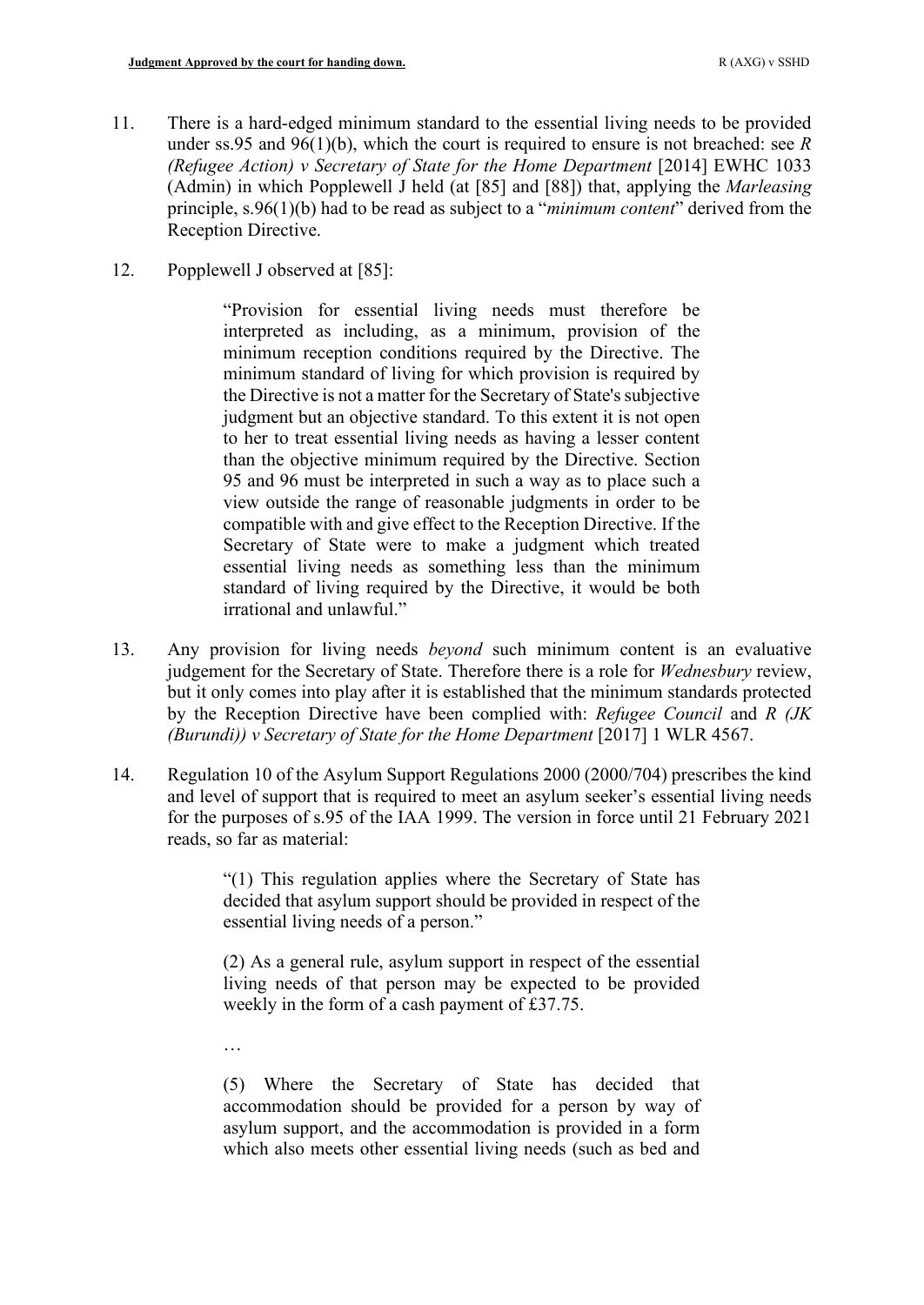breakfast, or half or full board), the amount specified in paragraph (2) shall be treated as reduced accordingly."

On 22 February 2021, the amount prescribed in regulation 10(2) was increased to £39.63.

- 15. The Secretary of State is free to use contractors to perform her duty to meet the essential living needs of destitute asylum seekers under ss.95 and 96(1)(b), but the duty remains hers: *R (DMA) v Secretary of State for the Home Department* [2021] 1 WLR 2374 at [99]-[100].
- 16. If an individual, because of their particular circumstances, requires more support than it is assessed asylum seekers in general need, they can apply for support to be provided under s.96(2), which provides:

"(2) If the Secretary of State considers that the circumstances of a particular case are exceptional, he may provide support under section 95 in such other ways as he considers necessary to enable the supported person and his dependants (if any) to be supported."

### **C. The 2018 and 2020 Reviews**

- 17. In fixing the sum of weekly cash payments for essential living needs, the Home Office's approach is "*to identify all needs that are considered "essential" for average, ablebodied asylum seekers and their dependants and which are not covered through other arrangements*" and then to assess the cost of meeting each of these essential needs. The Home Office undertakes periodic reviews to assess the cost in cash of the various elements.
- <span id="page-4-0"></span>18. A review was carried out in 2017. Its findings and conclusions were published in January 2018 as the "*Report on Review of Cash Allowance Paid to Asylum Seekers: 2017*" ("the 2018 Review"). A further review was carried out in 2019-2020. It was concluded in October 2020 and its findings and conclusions were published as the "*Report on the Allowances Paid to Asylum Seekers and Failed Asylum Seekers: 2020*" ("the 2020 Review"). On 8 June 2020, ahead of the publication of the 2020 Review, but in light of its findings, the Home Office increased the weekly amount payable to those owed the s.95 duty to £39.60, ahead of the amendment of the figure prescribed in regulation 10(2) from £37.75 to £39.63.
- 19. The amount for each element is worked out using a combination of the Home Office's own market research and data collected by the Office for National Statistics about expenditure on each element by the lowest 10% income group among the UK population.
- <span id="page-4-1"></span>20. In the 2018 and 2020 Reviews, the Secretary of State set out her view of what essential living needs are for the purposes of ss. 95 and 96(1)(b) and quantified the sums needed to provide for the identified essential living needs (if they are to be met in cash rather than in kind). The needs and the assessed sums are: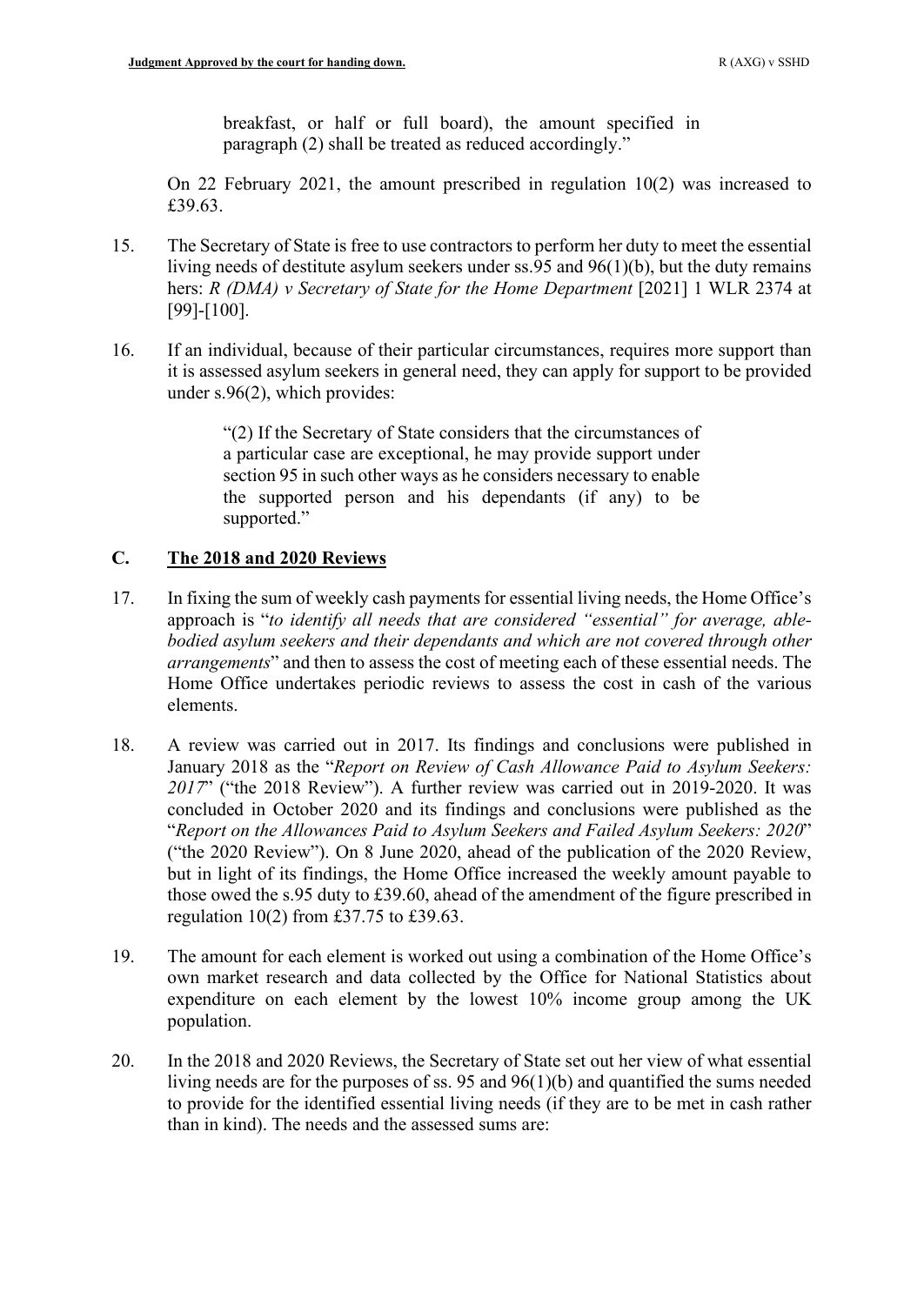| <b>Categories of need</b>             | allowed<br><b>Sum</b><br>per<br>week (2018 Review) | Sum allowed<br>per<br>week (2020 Review) |
|---------------------------------------|----------------------------------------------------|------------------------------------------|
| Food and drink                        | £24.70                                             | £26.49                                   |
| Adjustment for CPI                    |                                                    | £0.40                                    |
| Toiletries                            | £1.05                                              | £0.69                                    |
| Healthcare                            | £0.95                                              | £0.35                                    |
| Household cleaning items              | £0.95                                              | £0.43                                    |
| (changed to 'Laundry/toilet paper' in |                                                    |                                          |
| the 2020 Review)                      |                                                    |                                          |
| Clothing and footwear                 | £2.80                                              | £3.01                                    |
| Travel                                | £4.30                                              | £4.70                                    |
| Communications                        | £3.00                                              | £3.56                                    |
|                                       |                                                    |                                          |
| <b>Total</b>                          | £37.75                                             | £39.63                                   |

- 21. These Reviews are the only evidence-based analysis carried out by the Secretary of State for the purposes of (i) determining what essential living needs have to be met under s. 95 IAA 1999; and (ii) determining the "minimum" sum required to meet each identified essential living need.
- <span id="page-5-0"></span>22. Annex A to both the 2018 and 2020 Reviews shows that the quantified cost of "*healthcare*" is assessed by reference to the need for "*essential generic nonprescription medication*" for headaches (paracetamol and ibuprofen tablets), indigestion and colds (cough linctus, hot drink sachets, nasal inhalers and decongestant/cold and flu capsules). Annex E to both the 2018 and 2020 Reviews addresses the cost of non-prescription medication for children. Items identified as "*essential generic non-prescription medication*" for "*Baby/Kids*" are Calpol and petroleum jelly. The Reviews note, in both Annexes A and E, that:

"Anything other than this should be provided via GP on free prescriptions."

<span id="page-5-1"></span>23. The quantified sum for non-prescription medication is assessed taking into account that:

"many medicines for minor ailments can be obtained without a prescription from a wide range of participating chemists such as Boots, Superdrug and independent outlets under the "NHS Minor Ailments Scheme". This service is intended to relieve pressure on the NHS by reducing the need to make appointments with General Practitioners where the person is suffering only from a minor ailment. Where the person qualifies for free prescriptions because they are on a low income, which includes asylum seekers, the products are also provided free."

24. In relation to clothing and footwear the 2018 Review noted:

"We have not used ONS data to assess the cost to an asylum seeker of making reasonable provision for their clothing and footwear, as the level of expenditure shown in the data is in our view excessive in terms of meeting the essential need.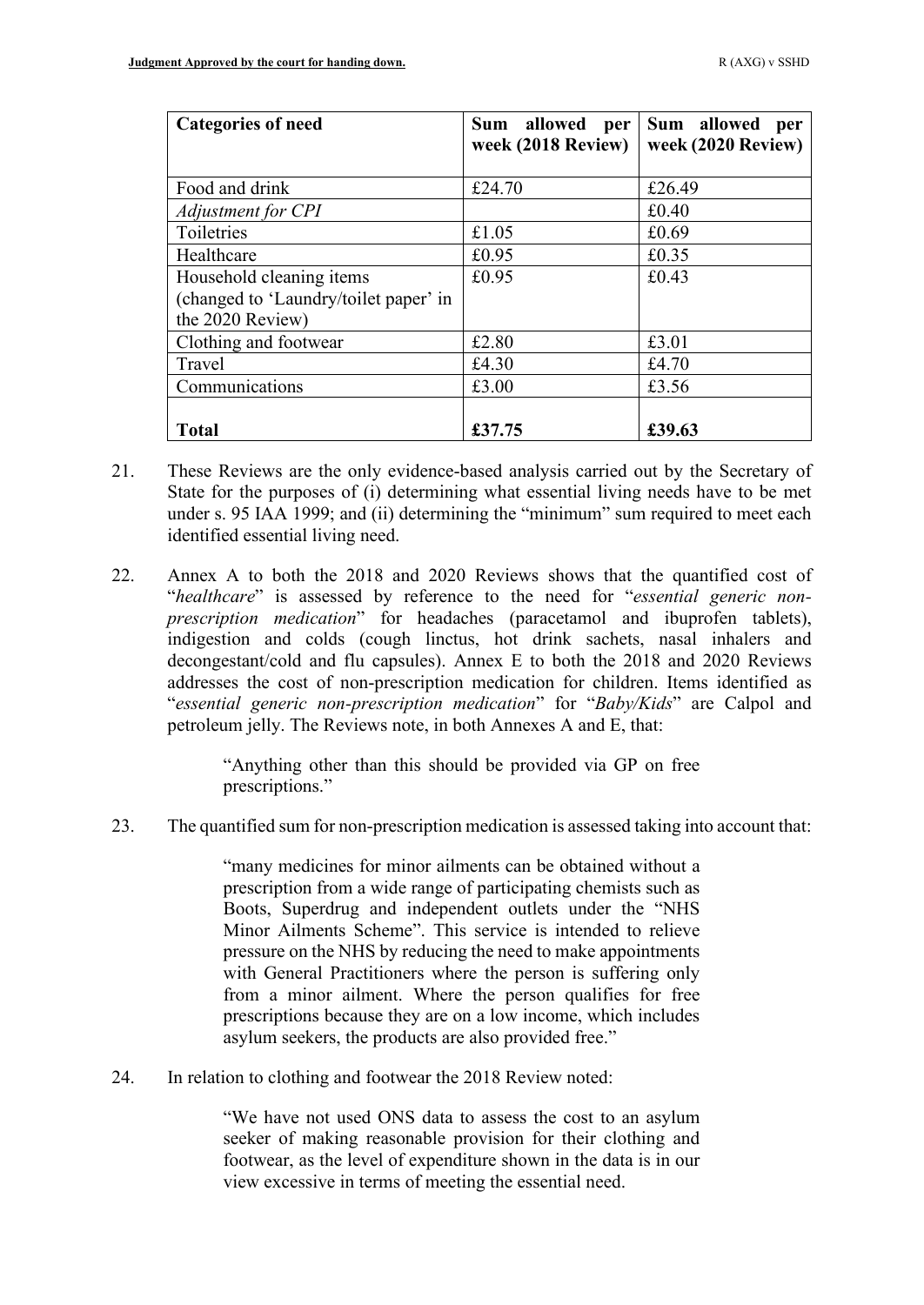We have therefore continued to follow the practice of previous years by assessing the costs of buying a basic wardrobe of clothes in various clothing stores. We consider that a basic wardrobe of three sets of clothing is sufficient to enable both men and women to be adequately clothed to ensure good health. Most asylum seekers of course already have at least one set of clothing, which provides the first of the three sets of clothing."

The same approach was adopted in the 2020 Review.

25. The 2020 Review notes:

"The needs of children are not identical to adults and the methodology recognises it is possible to envisage some circumstances where meeting the particular need of a child requires greater expenditure of cash than would be required for an adult (for example because children may need to replace clothes more often as they are growing).

The costs of a range of clothes for children of different age groups was researched in 2019 and, as has been found in past years, these are broadly similar to the costs for adults – though differing slightly in some cases.

It is not, however, considered that extra provision (i.e. over and above the standard rate given to an adult asylum seeker) needs to be made to account for children's clothing, as any additional cost is more than offset by other factors.

In particular, many essential requirements for adults (for example the need to communicate with friends and families overseas) clearly do not apply in equal measure to their children, particularly if they are very young."

26. The 2018 Review emphasises that:

"Like all people, asylum seekers need to budget appropriately and plan their expenditure according to the income available to them. It is unlikely that they will always spend the same amount of money on the same things each week. The amounts we have assessed as necessary to meet each of the needs we consider to be essential are therefore no more than a general guide to the amount of money they will on average need to spend each week."

### **D. The facts: general**

27. Mr Simon Bentley, the official with lead responsibility within the Home Office for policy relating to support arrangements for asylum seekers, has explained how support was provided before the COVID-19 pandemic in the following terms: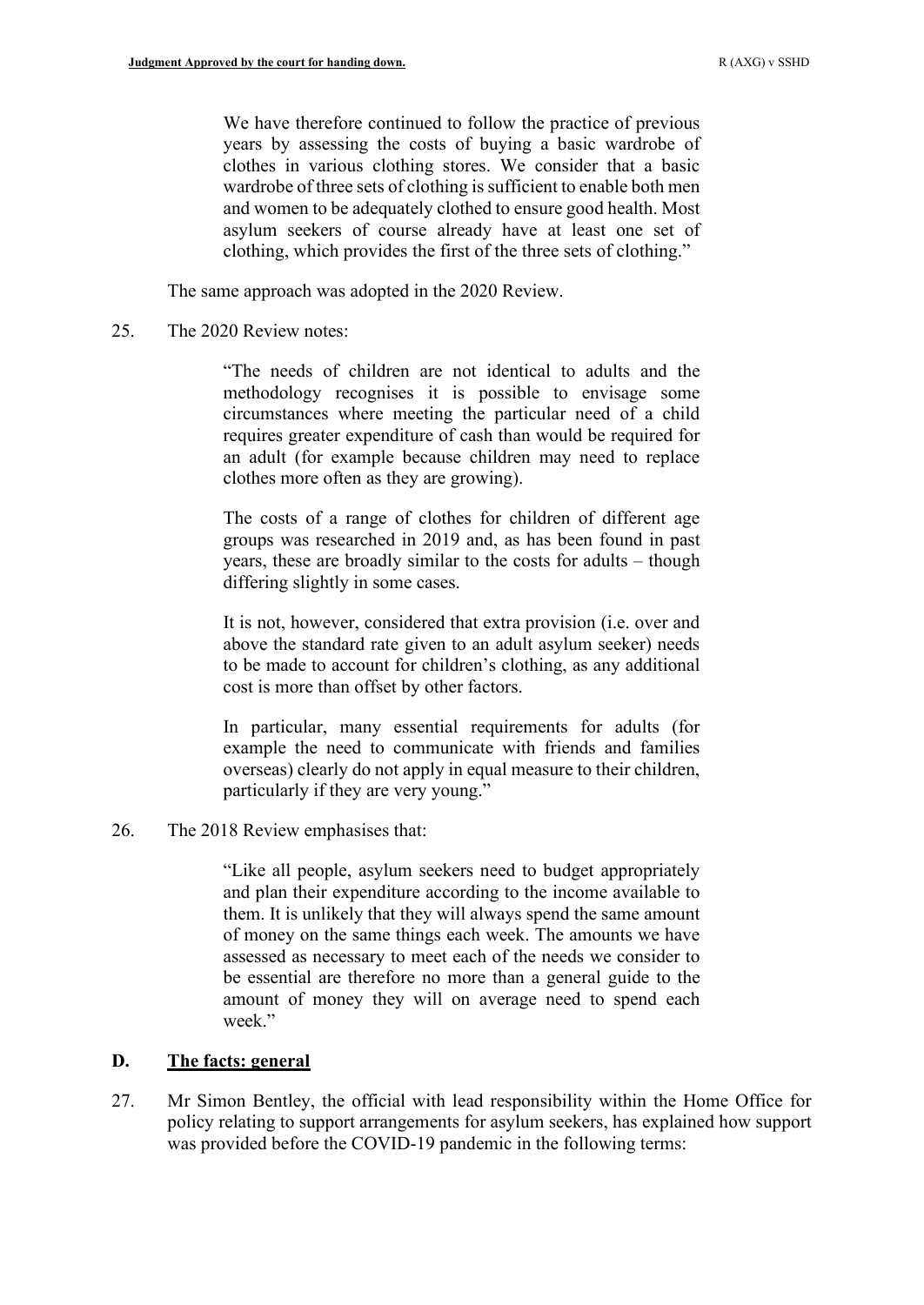"Before the COVID-19 pandemic and the events I go on to describe, asylum seekers entering the support system with an immediate accommodation need would be placed in an "initial accommodation" facility, generally a multi-person full-board hostel where food, toiletries and other assistance is provided on site. Hotels were also sometimes used as a contingency.

Typically, the average person would remain in the accommodation for 4-6 weeks, whilst their application for support under section 95 was being considered and arrangements made to source longer term "dispersal accommodation" (generally flats and houses) suitable for their needs. Some individuals remained in the initial accommodation for much longer times. Generally this was because they had complex needs and they required accommodation in a particular location or of a particular type that took longer to source.

For as long as the person remains in initial accommodation, support to cover their other "essential living needs" is provided by the accommodation provider in the form of full board in-kind provision, cash or vouches, or a mixture of both. The accommodation providers are contractually obliged to provide the support to meet the "essential living needs" of those they accommodate."

28. As Farbey J observed in *JM* at [35]:

"Readers of this judgment will need no reminding that, from 23 March 2020, everyone in the United Kingdom became subject to restrictions on their movement and association because of what was to become a global Covid-19 pandemic posing risk to life. I take it as axiomatic that the Government had a duty to protect everyone in the country, including asylum seekers, from its effects."

29. At the end of March 2020, the Secretary of State took the decision to pause all cessations of asylum support after a claim had been resolved (whether positively or negatively), in light of public health guidance on Covid-19. This has been referred to in this claim as "the pause". I gratefully adopt Farbey J's summary of the evidence (which is the same evidence as that before me) describing the onset of the pandemic and the implementation of the pause:

> "36. By letter to local government leaders dated 27 March 2020, the Parliamentary Under-Secretary for Immigration Compliance and the Courts, Mr Chris Philp MP ("the Minister"), announced a three-month suspension to requiring asylum seekers to leave s.95 accommodation even if their circumstances meant that they were no longer entitled to it. The letter stated:

"[W]e are currently facing an unprecedented global health emergency.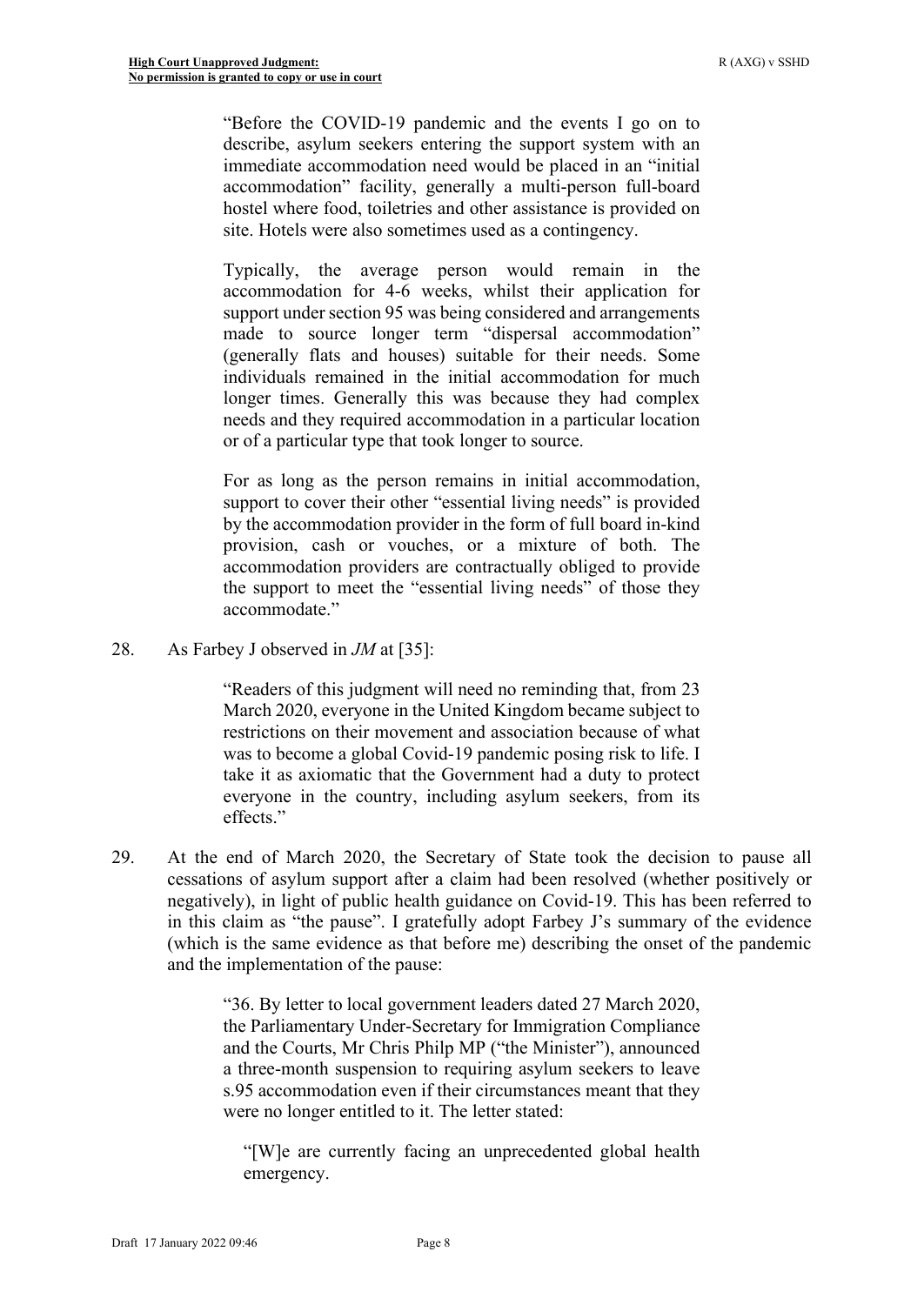This crisis has had a significant impact on the asylum system, particularly in ensuring we have enough accommodation to meet the current needs of asylum seekers who require housing, as well as safeguarding the people we care for and the communities in which they live…we must do all we can to ensure that people remain in their homes and do not travel or move around unnecessarily, adding additional measures to support that. To that end, I have taken the decision that, for the next three months, we will not be requiring people to leave our accommodation because their asylum claim or appeal has been finally decided (as would normally be the case). This decision will be reviewed ahead of the end of June 2020."

37. The benefits of that decision are plain. It reduced the risk of contagion by movement of people outside their homes. It reduced the risk of asylum seekers catching Covid-19 or spreading it.

38. Those who would ordinarily have had their asylum support terminated – after the conclusion of the asylum process remained in dispersal accommodation. At the same time, new asylum seekers entered the support system and required housing. In order to meet the growth in numbers, the defendant's officials asked its accommodation providers to source additional accommodation across the United Kingdom. The additional accommodation was largely in the form of hotels as this was the fastest way of meeting an ever-increasing and urgent need.

39. The pause on moving asylum seekers out of accommodation was intended to last for three months and to be reviewed in June 2020. However, the pandemic continued apace, causing significant operational impacts for the defendant which were difficult to predict in advance. As Mr Simon Bentley (the official with lead responsibility within the Home Office for policy relating to support arrangements for asylum seekers) says in his written evidence:

"the Home Office has had to try to respond as best it can as events have unfolded and to a dynamic situation with restrictions/steps imposed or lifted with very little advance notice. In practical terms the Home Office has had to procure several thousand emergency hotel places during lockdown to accommodate the extra people, the number of which [as at September 2020] are growing daily."

40. … The defendant treated all those housed in hotels as living in initial accommodation – irrespective of whether they had received a s.95 decision. Mr Bentley's evidence is that "section 98 support is not synonymous with initial accommodation, and section 95 support is not synonymous with dispersal accommodation." That would seem to reflect what happened as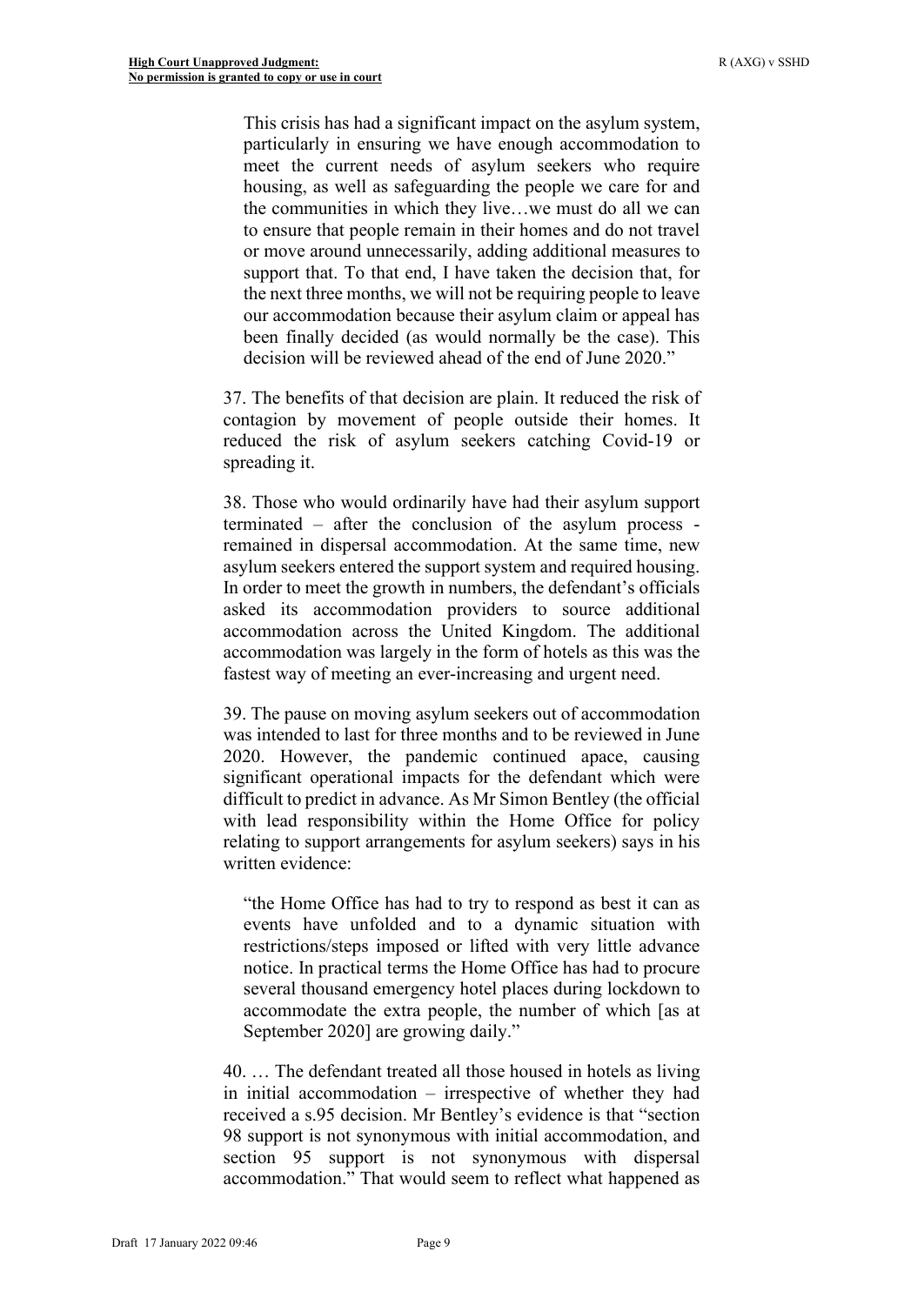a matter of fact because s.95 supported asylum seekers remained in initial accommodation until a place was found in dispersal accommodation. But it cannot warrant a policy which simply assumes the lawfulness of an undifferentiated approach to s.95 and s.98 cases.

41. … As they were treated as being in initial accommodation, they did not receive a cash payment from the defendant. A Home Office factsheet dated 3 July 2020 explained:

"Those who were already in the support system and accommodated in houses and flats will continue to receive a cash allowance to cover their other essential living needs. If they are accommodated in full board then all accommodation, utilities, meals and essentials are provided by the accommodation provider and a cash allowance is not paid.""

30. On 4 August 2020, Mr Bentley provided a submission to the Home Secretary and the Minister recommending:

> "a change to policy that would result in the individuals receiving a weekly cash payment of £12.11 if they have been assessed as eligible to receive support under section 95 or section 4(2) and have been housed in an initial accommodation centre or hotel for more than 35 days".

- 31. The proposed figure of £12.11 was said to be calculated by removing the value for food  $(E26.89,$  adjusted for CPI) and the value for household cleaning  $(E0.43)$  from the weekly sum of £39.60 (although I note that the resulting figure is marginally higher). This proposal was made in circumstances where many asylum seekers were remaining in full board accommodation for long periods and it was recognised that in such accommodation provision was made for food and householding cleaning and some other essential items, but "*not for the full range of other needs accepted as essential according to the 2014 methodology*".
- 32. This recommendation was, however, rejected, as Farbey J explained in *JM*:

"56. By email dated 10 September 2020, the Assistant Private Secretary to the Home Secretary informed relevant officials that the recommendation for a £12.11 weekly cash payment had been rejected:

"The Home Secretary and [the] Minister have reviewed and on balance are not content to proceed with this payment. They are of the view that the asylum system already appears more generous than European equivalents and do not want to further increase any possible pull factors. In addition, they commented that the department does not have the budget to fund this move and initial accommodation/hotel use is temporary. They therefore would like to see all the department's organisational/financial efforts focused on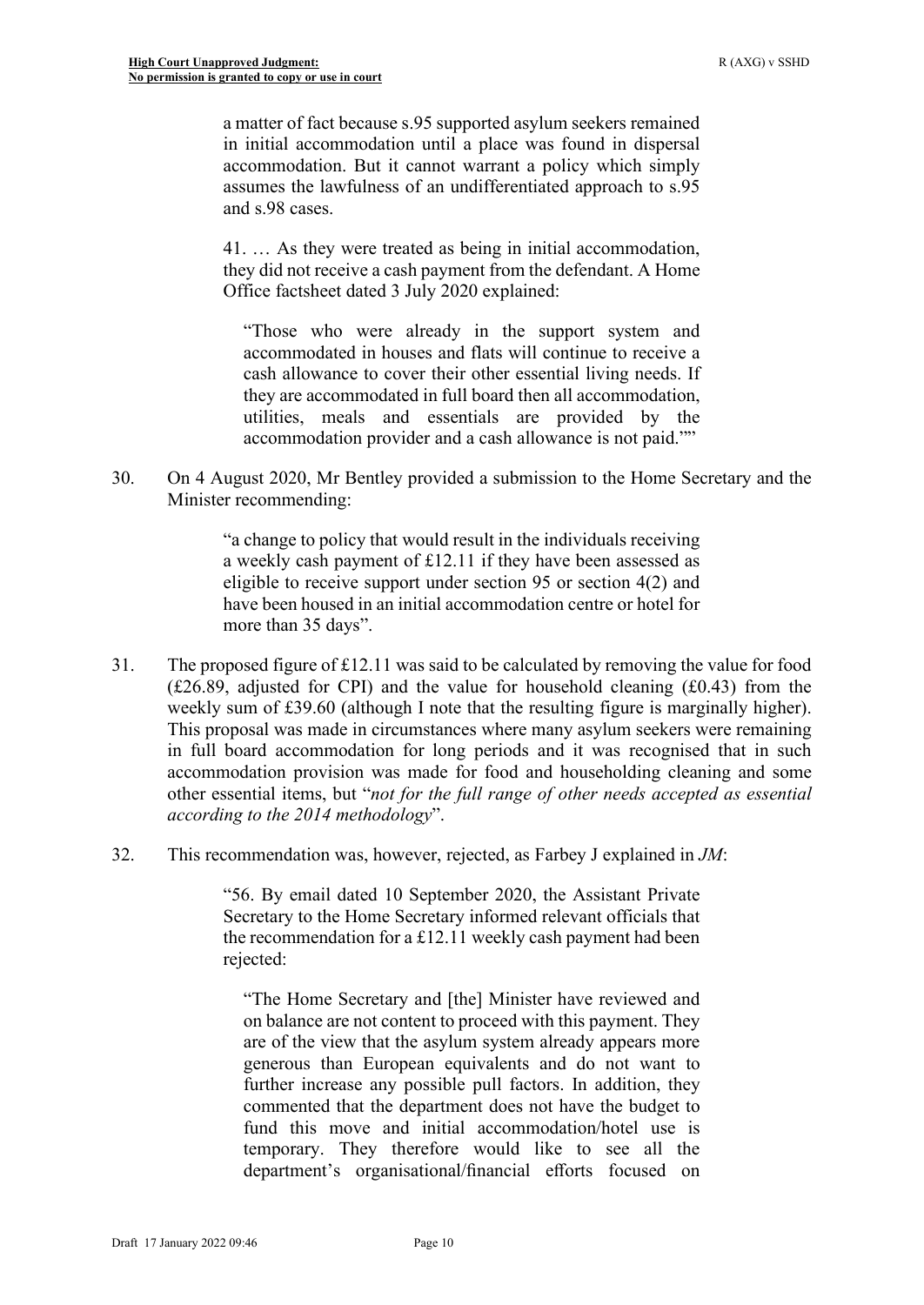reducing hotel use rather than mitigating the impacts (with many of the items not necessary for very short-term stays)."

57. Both parties were content to refer to this email as the September 2020 decision and for the court to treat it as representing the decision on FBA cash allowances that was taken at that time. The email indicates that the defendant decided to prioritise the Home Office's organisational and financial resources towards the movement of FBAs into ordinary dispersal accommodation rather than paying cash support to FBAs.

58. The email shows that there were in effect two policy drivers for the decision to reduce hotel use rather than to pay cash support: (i) ensuring that the United Kingdom did not take more than its share of asylum seekers in Europe; and (ii) financial considerations. Those are relevant factors which the defendant was entitled to take into consideration (at least to the extent that they are not inconsistent with her statutory duties) but they do not cast light on how the defendant viewed her statutory duties towards FBAs in the first place.

59. The email also shows that the September 2020 decision not to pay cash to FBAs was based on the proposition that FBAs would stay in hotels on a "very short-term" basis. In my judgment, the correct legal question was not whether FBAs would very shortly be moved out of hotels but whether the Secretary of State was under a duty to provide their essential living needs under s.95 at that time. As I have set out above, that duty endured in the pandemic. By providing support to FBAs in exactly the same way as to those temporarily supported under s.98, the defendant failed to recognise any distinction between the two groups. In my judgment, the defendant thereby misdirected herself in law.

60. The September 2020 decision was however short-lived in its effect and superseded by a further decision in the following month."

(The term "FBAs" was used as shorthand to refer to asylum seekers who have been granted s.95 support but were then kept in full board hotel accommodation: *JM*, [7].)

- 33. On 13 October 2020, Mr Bentley provided a further submission to the Secretary of State and the Minister. It was noted that the timing was urgent because the Home Office was facing a number of judicial reviews on the issue of provision of cash support to those eligible for support under s.95 who continue to be accommodated in mostly full board initial accommodation centres. The submission recommended that the Secretary of State and Minister:
	- "**agree** to implement a change in policy so that individuals in accommodation where some services are provided in kind who have been assessed as eligible for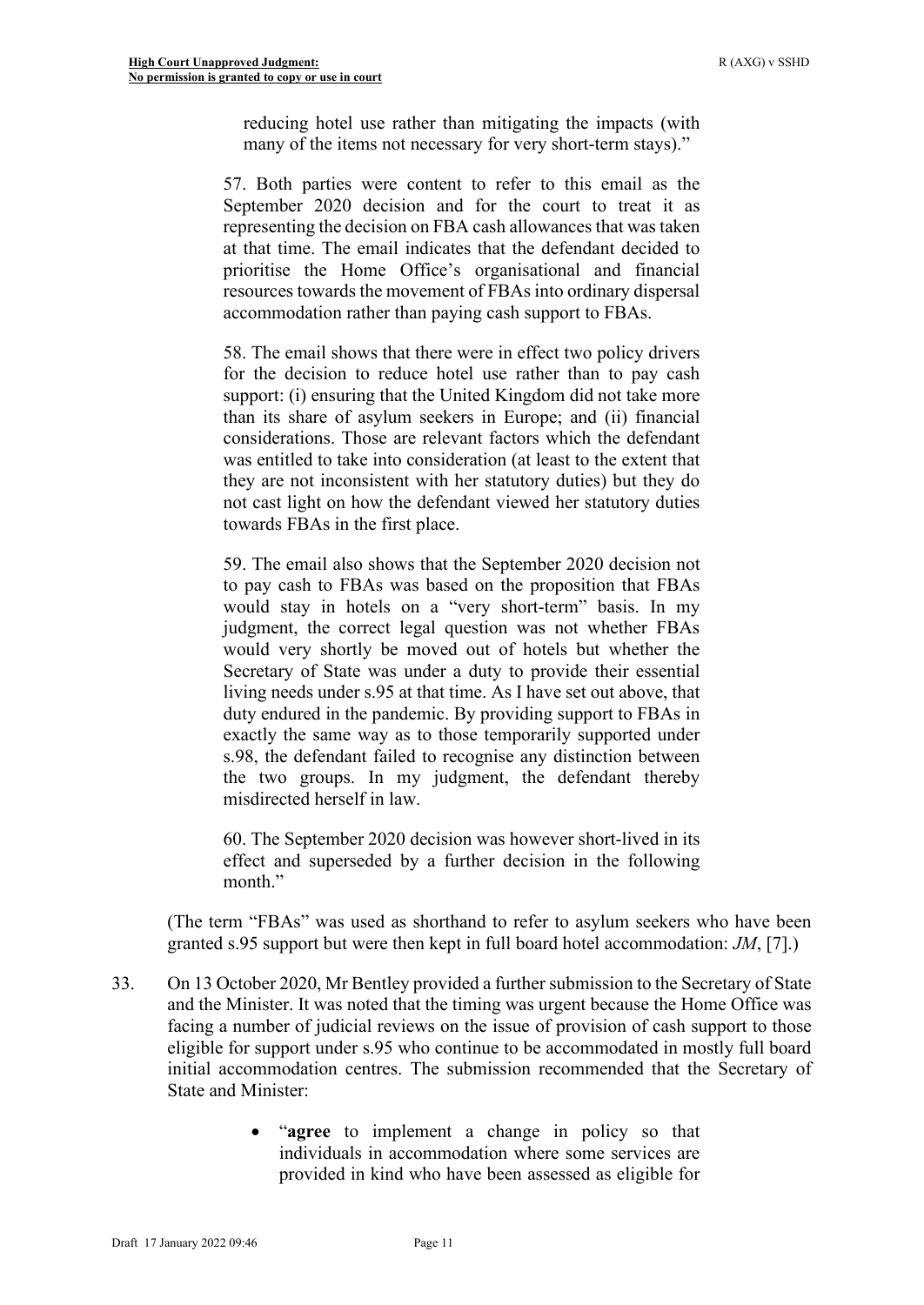support under section 95 of the 1999 Act receive a small weekly cash payment; and

- **agree** that the payment to these individuals is £8 per week".
- 34. Mr Bentley's recommendation was that the Secretary of State and Minister "*consider a modified version of the option*" recommended in August and rejected in September. The first reason given was:

"We are facing several judicial reviews that argue the support provided in the 'hotel' facilities is inadequate because it does not fully meet the essential living needs test. In particular, it is claimed that one someone has been judged to be entitled to support under section 95, we are obligated to provide support of £39.60 or the equivalent in kind."

- 35. The figure of £8.00 was calculated by identifying three areas where there were gaps and adding together the quantified costs to produce a figure of £8.06 which was then rounded down to £8.00. It was suggested that the accommodation provider would continue to meet the needs of those in their accommodation in respect of food, toiletries and communication. In the light of *JM*, and the court's finding (see paragraph [4 above\)](#page-1-1), the Secretary of State does not defend the claimant's challenge to her decision in October 2020 in respect of communication.
- <span id="page-11-0"></span>36. The submission addressed the proposal to make payments of £8 per person per week going forwards in the following terms:

### "11. **The areas where there are gaps in provision and how these can be filled through the modified option are**:

- **Clothes** There is no current provision to meet this need in the facilities. £3.01 is factored into the £39.60 rate as the assessed cost of meeting clothing needs. It is not practical to provide for this need in kind, so we suggest that it is provided for in cash at the same level.
- **Non-prescription medicines** There is no consistent current provision. In practice, some of the individuals are obtaining provision by booking an appointment with a GP, which has prompted complaints from health professionals because of the waste of resources. Although it might be possible to ask providers to issue the items, it is easier to provide the small level of cash (£0.35) we assess is needed to buy the items.
- **Travel** Travel is only considered necessary as part of maintaining interpersonal relationships and some participation in social cultural and religious activities (e.g. to visit churches and mosques). £4.70 is allowed for this purpose within the £39.60 rate – based on the cost of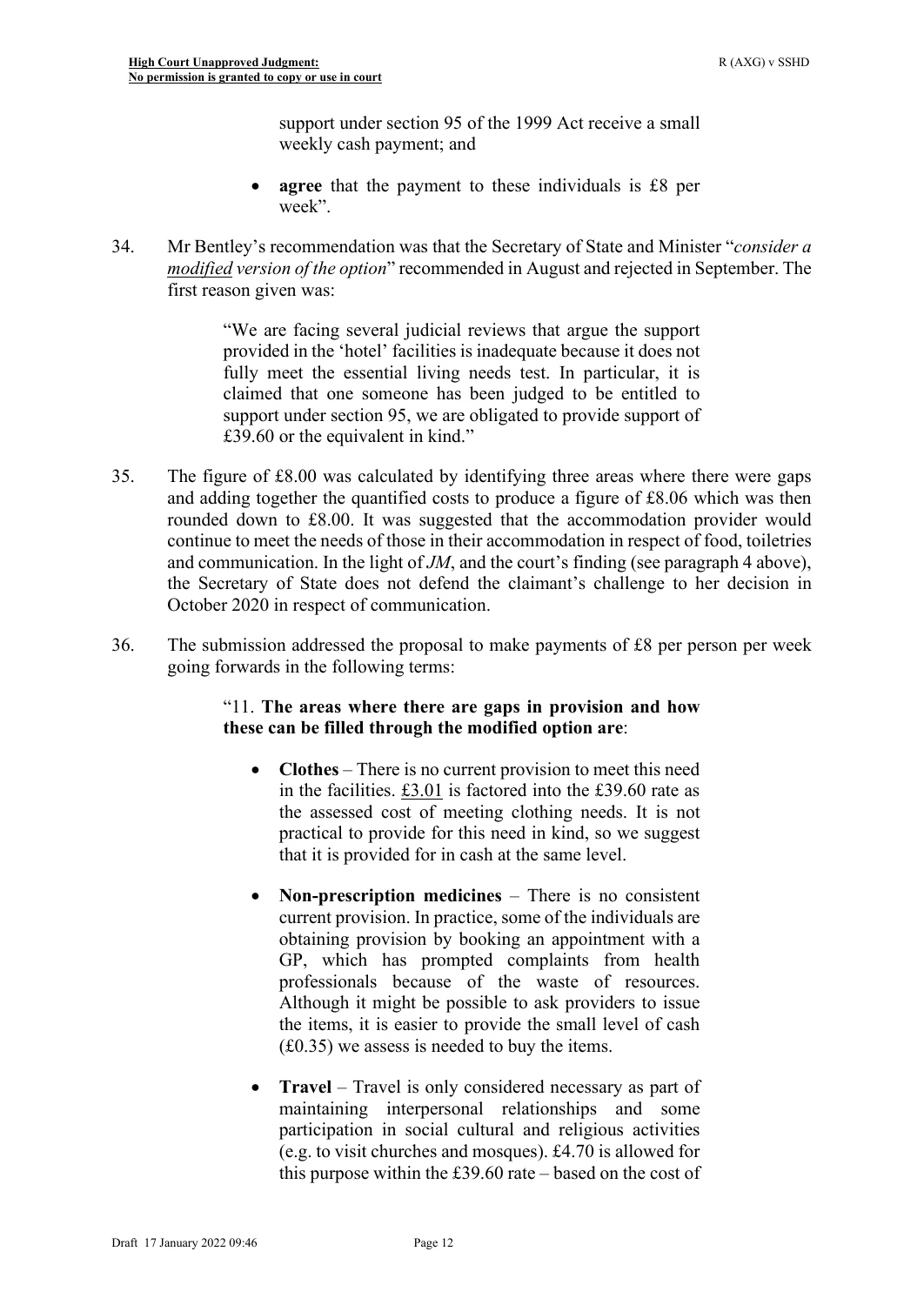a local return bus journey in most of the main dispersal areas. This amount is therefore the appropriate amount to use to bring parity with the group in dispersal accommodation.

12. [LPP redaction] **According to our methodology the combined amount is £8.06 per week; however, we propose the payment should be £8.00. Do you agree?**…

13. …**We propose to arrange the £8 weekly payment by issuing eligible individuals with an "Aspen card"** (the same debit card provided to those in dispersal card (sic) who receive the £39.60 payment)." (Original emphasis.)

37. The submission then went on to address the need to make back payments in the following terms, recommending option (b):

> "14. [LPP redaction] we will need to make some back payments but want to do this in a way that is administratively workable and avoids unnecessary further litigation. We also want to present the issue as being the result of Covid factors: specifically, the decision of 27 March 2020 to suspend cessations of support, which resulted in the lack of flow through the system and the inability to move people into dispersal accommodation. No back payments for events before that date will therefore be considered under the arrangement. We have therefore developed 2 options:

> a) We backdate the full **£8** per week payment to either 27 March (if the person had been granted section 95 support by that time) or to the actual date when they were granted section 95 support.

> b) We backdate at **£3** per week to cover the clothing need for all of the relevant period. The clothing amount is calculated by the amount needed, over a full year, to buy a full wardrobe of necessary clothes. To do this, the individuals need to save and budget appropriately. There is therefore a powerful case that the individuals are missing the necessary funds to do this. But we do not backdate fully for travel needs as for most of the relevant period travel was generally inappropriate (until around the end of June when lockdown eased). Under this option the usual payment becomes **£3.00** until 30 June and **£7.70** thereafter. We do not consider it necessary to backpay for non-prescription medicines as the evidence tends to show the need was being met in some way (see paragraph 11)." (Underlining added.)

38. In the light of *JM*, the Secretary of State acknowledges that it was also wrong not to include a sum in respect of communication in calculating the back-payments. On the other hand, the decision in respect of travel back-payments was justified.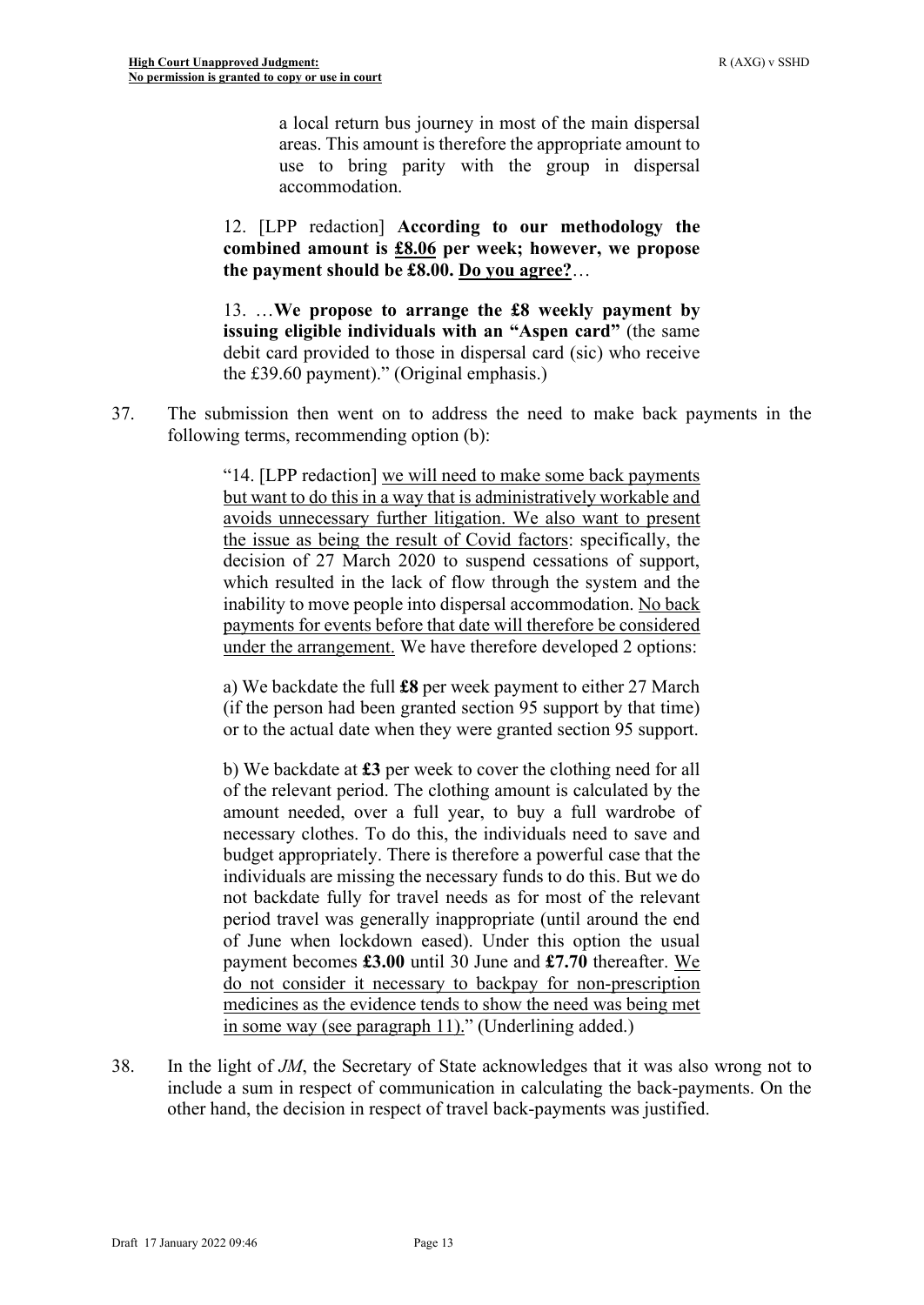39. The decision which is the subject of challenge, the October decision, was made on 19 October 2020 when the Private Secretary to the Home Secretary informed Mr Bentley and other relevant officials by email that:

> "Ministers … agreed with the recommendations in the [submission] i.e. … to pay a weekly cash payment of £8 for those assessed as eligible for support but are in accommodation where some services are already provided. They also agreed with he back-dating proposals (option B)."

40. Mr Bentley has given evidence in this claim as follows:

"When assessing which essential needs were being met by providers it was noted that they are under a contractual obligation to provide for food and toiletries. There was also no need to make provision for household cleaning products, as providers are responsible for the upkeep of the IA facility and the cleaning arrangements.

…

The approach taken, whether in setting the rate for those in DA or IA, is to consider the needs of the average individual and to then, if necessary, use procedures for exceptional payments where an individual has needs over and above the average."

41. In relation to the scheme for backdated payments, Mr Bentley states:

"15. Having decided in October 2020 that it would be appropriate to make backdated payments, it was considered necessary to provide certainty regarding the period during which individuals would be eligible to receive backdated payments. As I explain in my statement dated 10 September 2021, the Government decided to pause cessations on 27 March 2020. As this was the primary cause of the individuals remaining in IA for significantly longer periods, it was decided that this would be a rational date to use as a "longstop" for backdated payments relating to clothes.

16. A longstop date of 1 July 2020 in respect of payments for travel needs was used because travel for social purposes was not appropriate between late March and 31 June 2020 due to restrictions imposed as a result of the ongoing COVID-19 pandemic. Given that the travel need relates to travel for social purposes, and since travel for social purposes was restricted during this period, it was decided that it would not be appropriate to make a backdated payment for the period to meet a need that did not exist at the time.

17. I refer to paragraphs 11 and 14 of the 13 October submission to the Minister, which address the provision of non-prescription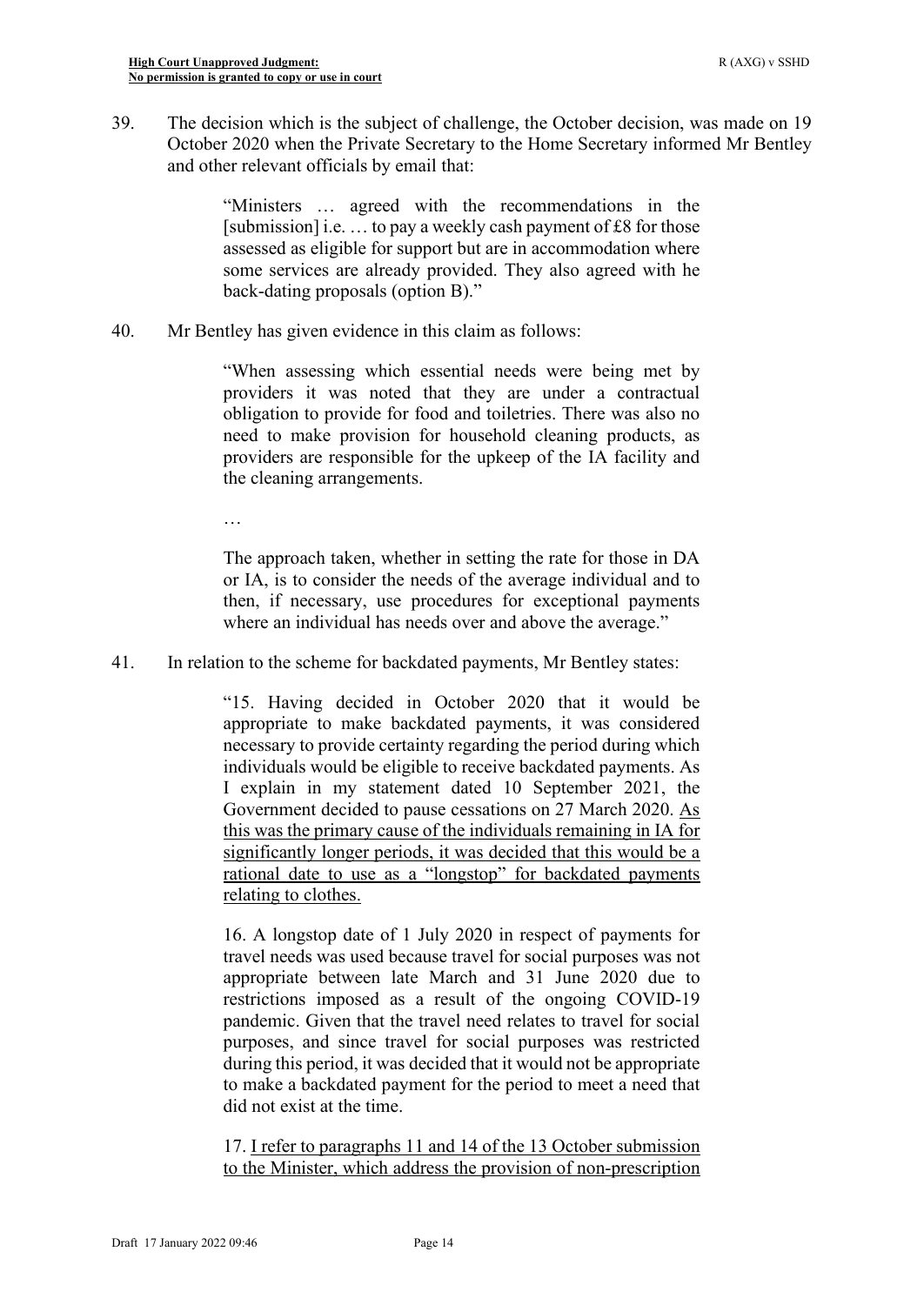medicines and the reason why it was decided not to backdate the relevant payment (£0.35 per week) to cover the need. Para 14 states: that "[w]e do not consider it necessary to backpay for nonprescription medicines as the evidence tends to show the need was being met in some way". The evidence regarding nonprescription medicines was a series of complaints made by health professionals about individuals asking to see GPs for minor ailments in order to obtain medication for which a prescription was not needed.

18. The reason for limiting the backdated payments to the cost of clothing and travel was because these were the only relevant needs that were not being met over the period in question. As I have explained, it was considered other relevant needs were either being met or did not arise (for example, travel until 31 June 2020) during the period." (Emphasis added.)

<span id="page-14-0"></span>42. Those engaged by the Home Office to provide asylum accommodation and support are contractually bound to adhere to the Statement of Requirements in Schedule 2 to the Asylum Accommodation and Support contract. The Home Office's preference is for "*Initial Accommodation to be provided on a 'full board' basis*" (§2.3.5). Where it is provided on that basis, the provider is required to provide the services as defined in §4.1.14 which identifies what food provision under the full board service should include and states:

> "The full board service shall include additional support items required by Service Users, including:

a. baby care equipment and disposable nappies; and

b. personal toiletries and feminine hygiene products."

43. Mr Bentley has given evidence in this claim that "*the average person would typically remain in "initial accommodation" for 4-6 weeks whilst their application [for] support under section 95 was considered and arrangements made to secure longer term "dispersal accommodation"*. However, he states:

> "In practice there might be a number of reasons why dispersal had not happened in the expected timeframe (including the actions of the individual in question, such as their refusal to travel to the proposed location). Rather than setting up a system to provide cash payments to those still in IA (which might result in individuals receiving payments where delay was due to their own actions), or a system whereby each individual's circumstances would [be] assessed to determine the reasons for the delay (which would have involved disproportionate cost), the approach taken in such cases was to resolve the reasons why a move had not taken place and to take steps to arrange dispersal in a reasonable timeframe."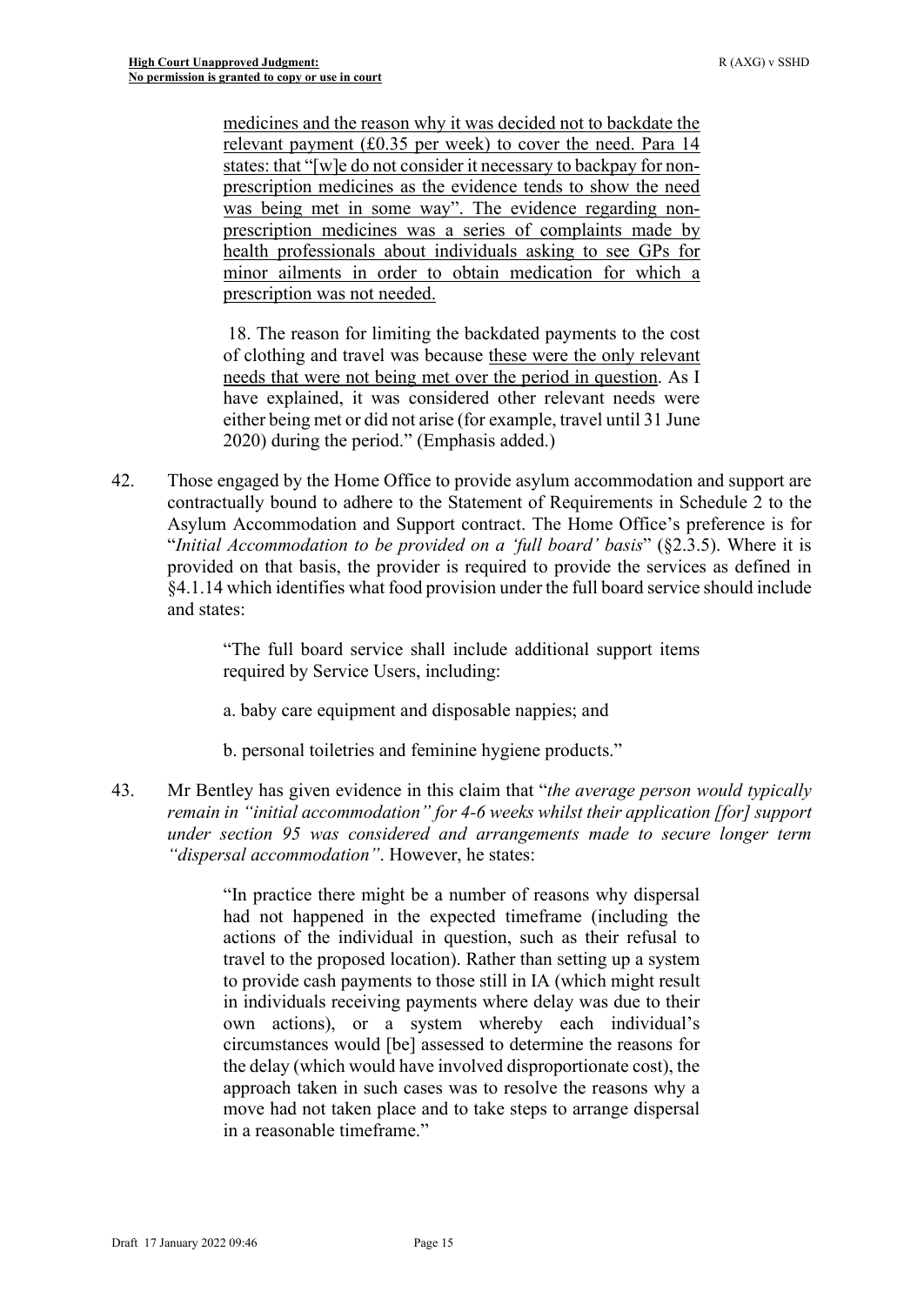44. The National Audit Office comment, in a report published on 25 June 2020 entitled "Asylum accommodation and support" at paragraph 3.15:

> "The Department told us that it expects people with straightforward needs to move into dispersed (longer-term) accommodation within 35 days of their arrival in initial accommodation. Department data suggest that on average, asylum seekers spent 26 days in initial accommodation before leaving, between September 2019 and February 2020. Some people have stayed much longer. For example, the Department's data showed that 981 people who had arrived by the end of December were still in initial accommodation on 24 March 2020, a stay of at least 86 days."

## **E. The facts: claimant-specific**

- 45. The claimant has made a claim for asylum which has not yet been determined. After a period living with her brother and his family, the claimant and her daughter were asked to leave. She applied for asylum support. The application was initially rejected, but later granted on 25 October 2019.
- 46. The claimant and her daughter spent nearly 20 months in full board accommodation under s.95 of the IAA 1999 at the following locations:
	- i) Bell Hotel in Epping for around 5 days from about 1 November 2019;
	- ii) Tanes Hotel in Cardiff between about 6 November 2019 and 6 March 2020;
	- iii) Flexistay Reading West Aparthotel in Reading from 6 March 2020 for about two weeks;
	- iv) Bell Hotel in Epping from about 20 to 30 March 2020;
	- v) Stonebridge Hotel in Croydon between 30 March 2020 and 28 July 2020; and
	- vi) The Mercure Hotel in Bristol from 28 July 2020 to until 28 June 2021.
- 47. There are some discrepancies in the evidence as to the precise dates. For example, the Secretary of State suggests the claimant first moved into initial accommodation on 8 November 2019. The differences are minor and not material to my resolution of this claim.
- 48. In accordance with the Secretary of State's longstanding approach, the claimant and her daughter received no cash payments when they moved into full board accommodation at the beginning of November 2019.
- 49. The claimant and her daughter were due to be moved to dispersal accommodation on 19 November 2019, however, unfortunately, the wrong address was input into the system and so the driver went to the wrong address to collect them. The transfer did not take place and, in the event, they remained in initial full board accommodation for a further 19 months. As a consequence of this planned transfer, the claimant and her daughter were, mistakenly, paid a cash allowance of £37.75 each per week from 19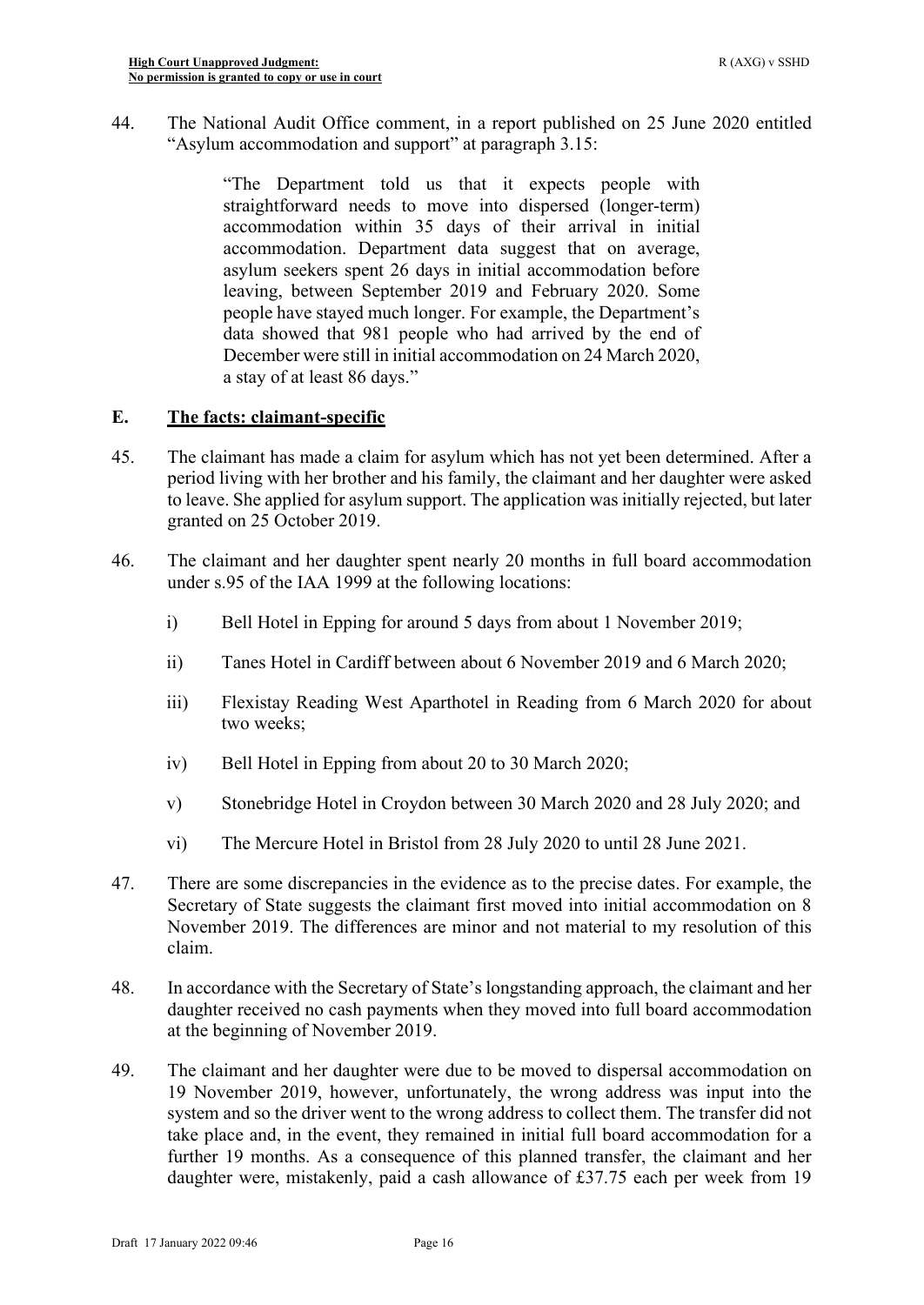November 2019 for nine weeks, until the payments were stopped on 11 January 2020. The payments were made to the claimant on an Aspen card, with which she was provided.

- 50. The Home Office sought to transfer the claimant and her daughter to dispersal accommodation in Luton in February 2021, after they had been in initial accommodation for more than 14 months, but ultimately made an offer of accommodation which enabled them to remain in Bristol so that the claimant's daughter could complete the academic year in her school, before moving to a new school closer to her new home.
- 51. The claimant and her daughter received no cash payments from 11 January until 30 November 2020. On 30 November, the claimant and her daughter were given £40 each, representing payments of £8 per person per week for the five weeks from 27 October 2020. Thereafter, in accordance with the October decision, they continued to receive the payment of £8 per person per week (paid in a lump sum every five weeks) throughout their remaining seven months in full board accommodation.
- 52. The claimant and her daughter moved into self-catered dispersal accommodation on 29 June 2021. On their transfer into self-catered accommodation, they began receiving the weekly sum of £39.63 per person (which increased to £41.48 on 12 July 2021).
- 53. In her evidence, the claimant has described the difficulties that she and her daughter faced, receiving no cash payments at all for the first 13 months that they were accommodated by the Secretary of State under s.95 (save for the mistaken payments that were made for nine weeks, to which I have referred).
- 54. It is unnecessary to consider the evidence of the claimant and of Mr Chesters, on behalf of the defendant, in response, regarding the food and drinks available in the accommodation. Although the claimant raises various complaints regarding the food, and the difficulty of having no cash and so being unable to supplement the food provided with healthier meals or snacks for her daughter, these matters are not relied on as founding any ground of challenge. The claimant accepts that food and drink were provided in kind in the full board accommodation and so it was lawful for the Secretary of State not to make cash payments of the sum quantified in the Reviews in respect of food and drink.
- 55. The claimant's concern about the period of time she and her daughter spent in full board accommodation, and the impact on her daughter's education and more generally, of the frequent moves, is readily understandable. But, again, no ground of review is founded on those matters.
- 56. The essential needs which are the subject of this claim are (i) clothing/footwear, (ii) non-prescription medication, (iii) communication, (iv) travel and (v) laundry. In summary, the claimant gives evidence in relation to these matters as follows:
	- i) **Clothing/footwear**: the claimant describes being reliant on friends and local charities during the winter in Cardiff to provide essential warm winter clothing. Her daughter grew out of the clothes and shoes rapidly and so needed new clothes and shoes when they reached Bristol. In Croydon, an Islamic relief organisation gave the claimant some trousers and tops, but they did not have any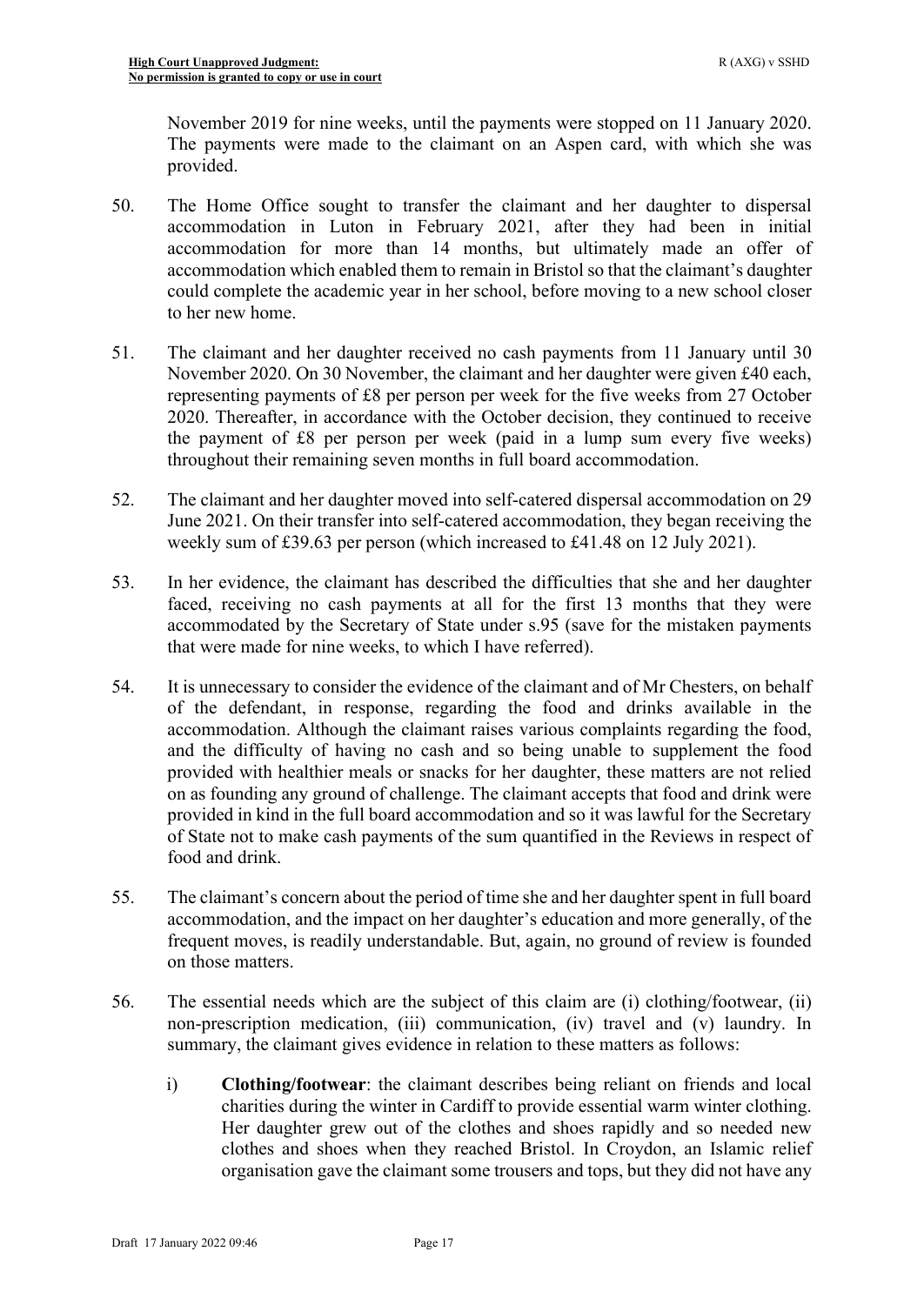clothes for her daughter. While they were in the Mercure Hotel, a charity brought clothes to the hotel, but the charity did not have most of the items they needed or clothing of the right sizes for them. When they were in Bristol, the claimant's daughter's shoes became too small for her and began to pinch and hurt her feet. The claimant was unable to find shoes for her from a charity, but friends they had made in Cardiff helped by giving her a pair of shoes.

- ii) **Healthcare/non-prescription medication**: the claimant's evidence is that she was not able to take any supplementary iron tablets, as recommended for her as she suffers from anaemia, or to buy any vitamins for her daughter (as she would have liked to do because of her concerns that her daughter's diet was less healthy and varied than the claimant wished). Nor was she able to buy Calpol, or other over-the-counter medication, such as for headaches (from which the claimant suffered) and indigestion (from which her daughter suffered). Items such as Vaseline and children's toothbrushes and toothpaste were not provided by the hotels. The claimant was only able to obtain these from friends in Cardiff who continued to help after they were moved from Wales. Nor were items such as nail scissors provided.
- iii) **Communication:** The claimant describes having no money to put credit on her telephone, and so being unable to speak to her family in Nigeria. Sometimes she was able to communicate with them via WhatsApp, but the combination of her family's limited internet access and the poor or inconsistent Wi-Fi connection in some of the hotels they stayed in made this difficult. After they had left Cardiff, when Covid-19 restrictions were at their height, the claimant wished to join weekly Zoom church services and choir sessions with the church they had joined in Cardiff, for the emotional support the community provided (particularly during the pandemic) and because it was important to her in view of her faith. She was only able to access these events, while they were in Croydon, because a friend from Cardiff bought mobile data to enable her to do so.
- iv) **Travel**: The church and choir that the claimant joined in Cardiff would arrange cultural trips and events. The claimant and her daughter had to rely on the help of these organisations to cover the cost of travel, to enable them to attend on some occasions. They would have attended more often if they had had money for travel. The location of the hotel in Reading was such that the claimant could only get around by using public transport, but as she had no money she did not travel anywhere, including to church or to enrol her daughter in school.
- v) **Laundry**: the claimant's evidence is that they were unable to access any laundry facility during their two stays (lasting about 6 days and 10 days) at the Bell Hotel, and no washing detergent was provided. Consequently, she had to wash clothes in their bathroom using hand soap. Other hotels provided laundry facilities. The claimant and her daughter had a skin reaction to the detergent used at the Mercure Hotel (where they stayed for 11 months), but were told no other detergent could be provided. The claimant also found it difficult to use the laundry service because they had so few clothes that they were not able to wait the three days that it took for items to be returned to them. Consequently, while in the Mercure Hotel, the claimant washed their clothes by hand in their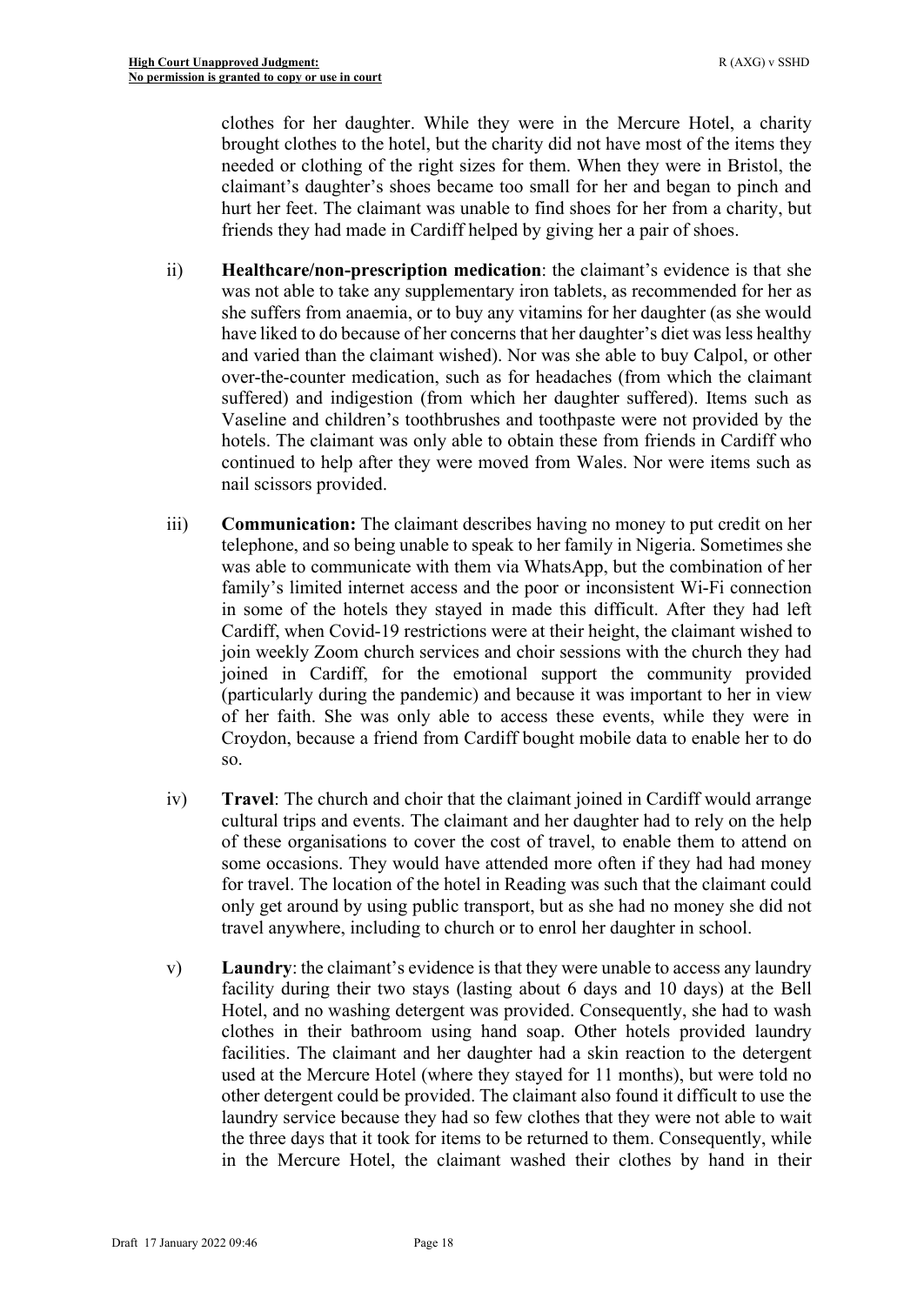bathroom, using laundry detergent purchased with vouchers provided by Bristol Refugee Rights and fabric conditioner given to her by friends in Cardiff.

- 57. The claimant made an application under s.96(2) on 24 September 2020 for additional financial support to meet the costs of toys, books, educational material and clothes for her daughter and food supplements for herself, but this was refused on 10 November 2020. This decision is not challenged.
- <span id="page-18-0"></span>58. Mr Chesters manages the London Interim Accommodation contingency estate. His evidence is that the Bell Hotel provided access to three washing machines and a tumble dryer on-site. A service wash was also provided. In relation to the Mercure Hotel, he states that if the claimant had made the staff members at reception aware that the detergent provided irritated her and her daughter's skin, different detergents (e.g. biological or non-biological) would have been provided. He states that the accommodation providers were not responsible for supplying clothes to service users, but the claimant was entitled to contact charities to obtain suitable clothing.

# **F. Analysis and decision**

# *(1) Omission of any sum in respect of healthcare/non-prescription medication in the backdated payments scheme*

- 59. The first element of the claim raises a narrow issue. In *JM*, Farbey J determined that the Secretary of State had not properly carried out her duty to provide asylum seekers in full board hotel accommodation during the COVID-19 pandemic with the means of communication, in cash or kind, to cover their essential living needs. As Farbey J observed in *JM* at [59], the correct legal question was not whether asylum seekers in full board accommodation would very shortly be moved out of such accommodation but whether the Secretary of State was under a duty to provide their essential living needs under s.95 at that time. The answer was that she was required to provide for their essential living needs as the s.95 duty endured in the pandemic.
- 60. In the October 2020 decision, the Secretary of State proceeded on the basis that backdated payments only needed to be made in respect of two of the seven identified needs, namely (i) clothing and footwear and (ii) travel (and in relation to a shorter period for travel). *JM* addressed the omission of back-dated payments in respect of communications, an essential living need that was not fully met by full board accommodation providers. The question whether the omission of back-dated payments in respect of non-prescription medication was not raised in *JM* and so has not been determined.
- 61. I accept the claimant's submission that it was unlawful not to include the quantified sum in respect of healthcare given that the Secretary of State has identified it as an essential living need and it was not being met by full board accommodation providers (or otherwise).
- 62. There was no evidence that could rationally form the basis for a conclusion that this essential living need was being met in full board initial accommodation during the period from 27 March to 26 October 2020. It was not a need that providers were contractually required to meet (see paragraph [42 above\)](#page-14-0). The ministerial submission recognised that there was no consistent provision to meet this essential living need. In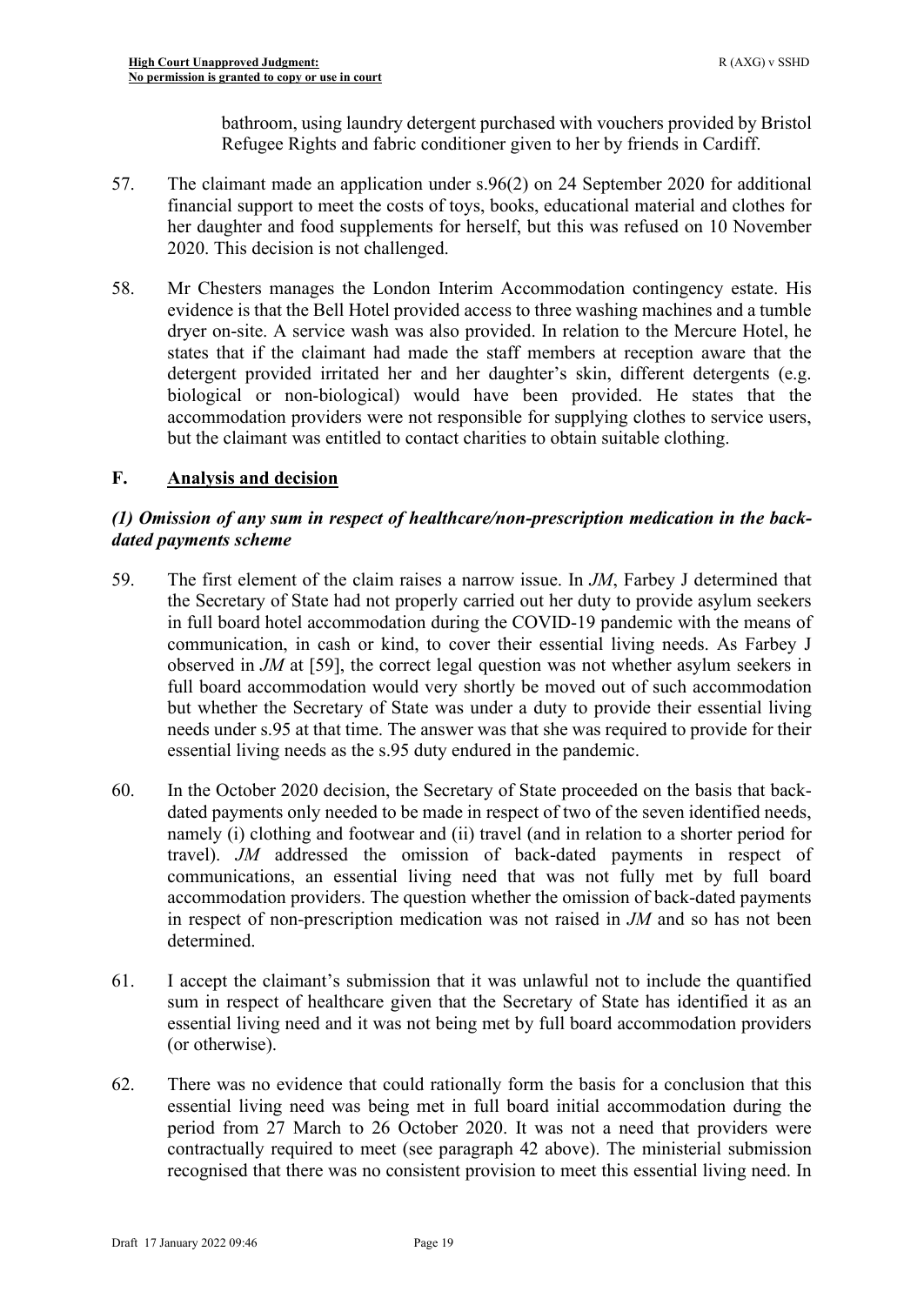determining the weekly sum to pay in respect of the period from 27 October 2020, going forward, the ministerial submission identified this as one of the areas where there was a gap in provision (see paragraph [36 above\)](#page-11-0).

- 63. The only "*evidence*" relied on as "*tend[ing] to show the need was being met in some way*" was in the form of some complaints from health professionals about the waste of resources caused by some individuals booking GP appointments in order to obtain nonprescription medication. Mr Bentley describes this, somewhat opaquely, as a "*series of complaints*". At most, this indicated that some individuals with asylum support, but no cash allowance, had sought to obtain non-prescription medication via GPs. It is a wholly inadequate basis on which to found a conclusion that the essential living need of healthcare was being met for those in full board initial accommodation.
- 64. The fact that asylum seekers receive free prescriptions and the existence of the NHS Minor Ailments Scheme provides no answer to this challenge. Those were factors that were taken into account in the Reviews (see paragraphs [22](#page-5-0) and [23 above\)](#page-5-1) and, nevertheless, it was determined that there remained an essential healthcare need that was not already met and so had to be quantified.
- 65. In accordance with regulation 10(5), where accommodation is provided in a form which also meets other essential living needs, the amount specified in regulation 10(2) should be reduced to reflect those essential living needs that are being met. However, it should not be reduced further than this. For example, if the only essential living need that is met by the accommodation provider were food and drink, the amount specified in regulation 10(2) should only be reduced by the sum quantified in the relevant review in respect of that need.
- 66. The sum involved is very small: the figure of £0.95 per person per week was reduced to £0.35 on 8 June 2020 (see paragraphs [18](#page-4-0) and [20 above\)](#page-4-1). So the total loss for the claimant and her daughter is £33 (calculated on the basis of 10 weeks at £0.95 and 20 weeks at £0.35 for two people). However, as Farbey J observed in *JM* at [21], a small deduction in cash or kind will be significant in circumstances in which a person's entire needs have to be met from asylum support – all the more so where, as here, the deduction results in no cash payment being made at all. Any deduction from the amount assessed by the Secretary of State as needed to meet the essential living needs of those entitled to s.95 support has the effect, where that need is not met in kind, that the asylum seeker receives a lower level of asylum support than is intended and required by s.95 and the Regulations.
- 67. There was no evidence that could rationally form the basis for a conclusion that the "*healthcare*" need was an essential living need that was being met by the full board accommodation providers, or otherwise. It follows that there was no lawful basis for making a deduction in respect of this need when quantifying the back-payments required to comply with s.95 and the Regulations in respect of the period from 27 March to 26 October 2020. Accordingly, the claimant succeeds on this aspect of her claim.

# *(2) The limitation of the back-dated repayments scheme to the pandemic period*

68. Much of Ms Luh's argument, on behalf of the claimant, focused on the contention that in making no cash payment to the claimant and her daughter from 1 November 2019 until 26 March 2020 (save for the two month period when payments were mistakenly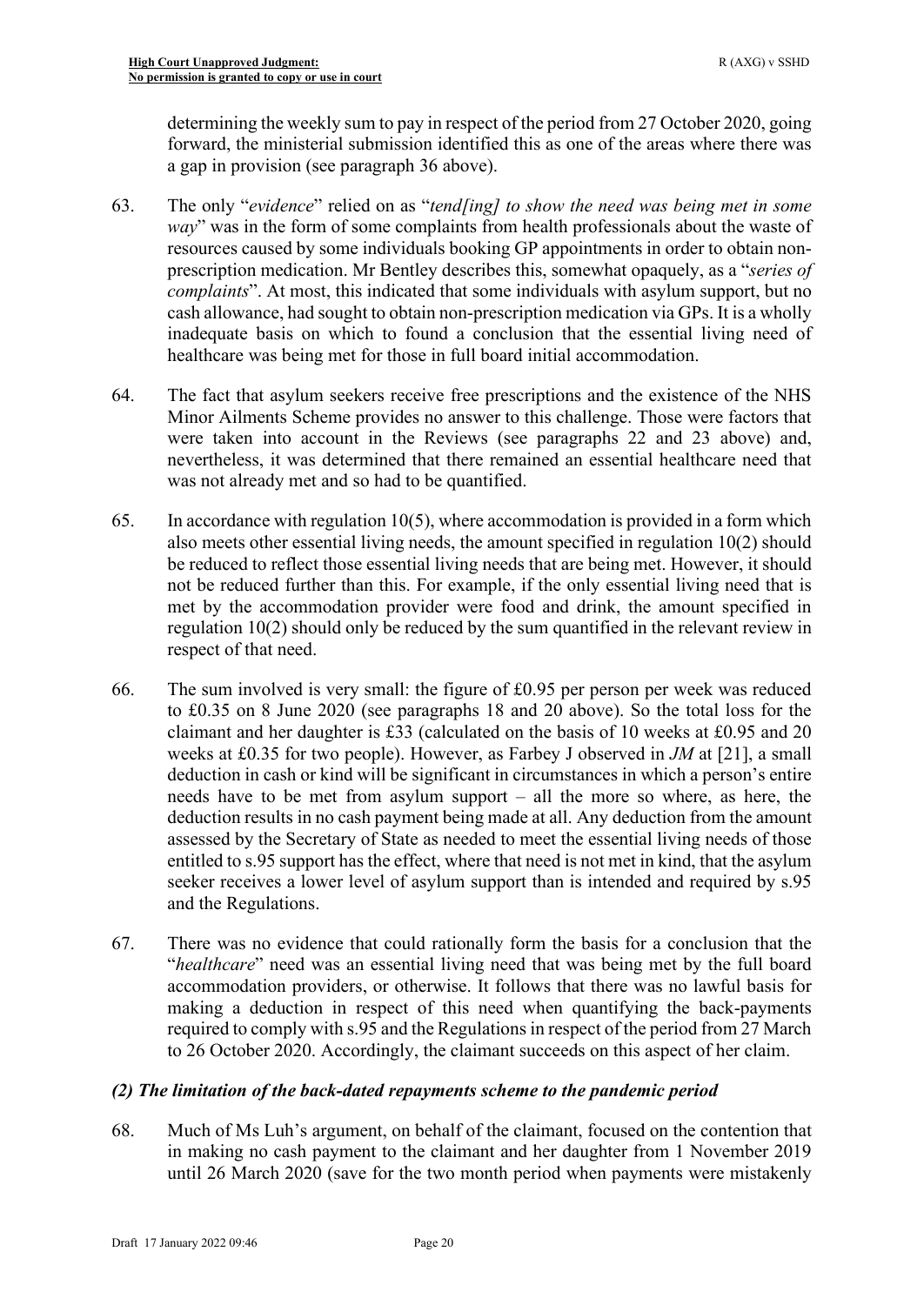made) the Secretary of State failed to meet their essential living needs in respect of (i) clothing and footwear, (ii) travel, (iii) communication, (iv) non-prescription medication and (v) household cleaning items (for some periods, in relation to laundry).

- 69. It is plainly right that the full board accommodation providers did not meet the need for clothing and footwear. Nor did they meet the travel need; and the lack of such a need for a short period in 2020 when Covid-19 restrictions were at their height obviously did not apply to the pre-pandemic period. Although *JM* did not address the pre-pandemic period, as a matter of logic and on the evidence, the finding that it was not shown that the communication need was fully met for all those owed the s.95 duty by full board accommodation providers (see JM, [144]) applies equally to the period prior to 27 March 2020, as the provision appears to have been the same. I have addressed nonprescription medication above in relation to the period from 27 March 2020. My conclusion that the "*healthcare*" need quantified in the 2018 and 2020 Reviews was not met applies equally to the period before that date.
- 70. I do not accept, however, that the accommodation providers did not meet the "*householding cleaning items*" need. For the most part, the claimant acknowledges that they did. In relation to the Bell Hotel where she had two relatively brief stays, I accept Mr Chesters' evidence that provision for laundering clothes was made available (see paragraph [58 above\)](#page-18-0). In relation to the Mercure Hotel, it is common ground that a laundry service was provided. The claimant's evidence that it was difficult to make use of the service because she and her daughter had too few clothes to be able to wait three days for them to be returned illustrates the importance of meeting the clothing need for any person who is eligible for s.95 support, irrespective of whether they are in initial or dispersal accommodation, but it does not show that the accommodation provider was failing to meet the laundry need. Nor does the claimant's evidence that the particular detergent provided irritated their skin show that the accommodation provider was not meeting this need. The Secretary of State was entitled to determine whether the need was being met by reference to the generic information as to the provision made by the accommodation provider. I accept Mr Chesters' evidence that alternative detergent would have been provided on request and, in any event, as the need for a different detergent was specific to the claimant an application for exceptional support under s.96(2) of the IAA 199 could have been made.
- 71. I do not accept the Secretary of State's contention that the anticipated short-stay nature of initial accommodation provides a basis for failing to meet any of the essential needs of a person who has been assessed as entitled to s.95 support until they are transferred into dispersal accommodation. The s.95 duty applies from the moment a determination is made that it is owed. Each of those living needs has been determined to be essential. The needs are the same irrespective of the nature of the accommodation in which an asylum-seeker is housed – the only difference is the extent to which they are provided in kind. Regulation 10 does not permit the Secretary of State to deduct from the prescribed sum specified in regulation 10(2) any amount due in respect of an essential living need that is not being met by the accommodation provider.
- 72. Neither the 2018 Review nor the 2020 Review provides any evidential support for the suggestion that an asylum seeker has lesser essential living needs while in initial accommodation than following dispersal. The need for clothes and footwear applies irrespective of where a person lives and it is recognised that the amounts provided are such that those in receipt of s.95 support will need to save up and budget to buy clothes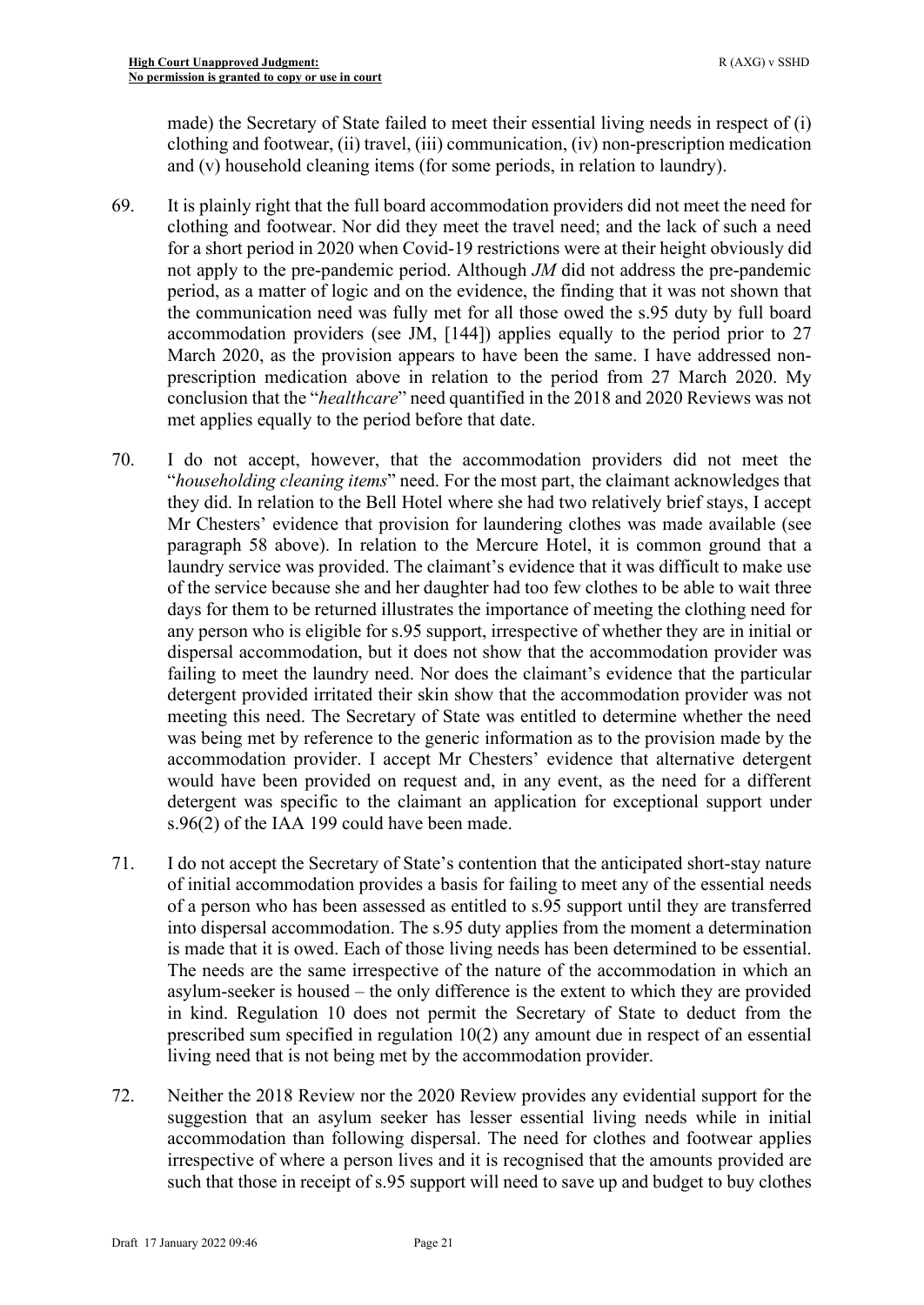and footwear. The same is true of the needs to travel and to communicate. Equally, the need for non-prescription medication is no less likely to arise while a person is in initial accommodation than it is after they have been dispersed.

- 73. However, I agree with Ms Masood, counsel for the Secretary of State, that it is important to focus on the decision that is the subject of challenge in this claim. The claimant has not brought a claim alleging failure to comply with the s.95 duty during the pre-pandemic period from 1 November 2019. Any such claim would have been highly likely to have been found to have been brought out of time, given that the claim was filed on 29 January 2021.
- 74. In the claim form, the date of the challenged decisions was given as 29 November 2020 and ongoing, on the basis that that was the date on which the claimant first received the cash allowance of £8 per person per week in respect of the period from 27 October 2020. As I indicated at the outset, the decision challenged is, in fact, the October 2020 decision.
- 75. Although the decision to set up a scheme for making back payments was clearly made in the light of the pressure of pending judicial review claims, nonetheless, it was a scheme that the Secretary of State voluntarily chose to set up. In my judgement, the decision not to extend this scheme to the period before 27 March 2020 was a rational one.
- 76. It was rational to conclude that a scheme that provided for back payments from the date of the decision to suspend cessations of asylum support would meet the aims of being administratively workable and avoiding unnecessary further litigation. I accept Ms Luh's point that making payments to asylum seekers in initial accommodation has not been shown to be administratively difficult. The payments can be put onto an Aspen card in the same way as for those in dispersal accommodation. The only difference is the amount uploaded. But it seems to me that the administrative workability of the back payments scheme is concerned more with identifying those who are entitled to back payments and in respect of what periods. The scheme adopted, in respect of a six month period, is no doubt easier to administer than a scheme covering a longer period.
- 77. Although there were people prior to the pandemic, such as the claimant and her daughter, who had been in initial accommodation for lengthy periods, it was undoubtedly the case that the 27 March 2020 decision resulted in the lack of flow through the system and the inability to move people into dispersal accommodation. The claimant did not contend that there was any other more logical longstop date that ought to have been imposed. The logic of her argument was that there should not have been a longstop: the scheme ought to have covered the making of back payments to anyone who had wrongly not received their full entitlement under s.95 of the IAA 1999. Or at least, if it was considered necessary to have a longstop, it should have been prior to 1 November 2019 (with the consequence that her entitlement to back-payments would not have been limited by it). In my judgement, given the aims of the scheme, the problem created by the pause, and the time limit for filing a judicial review claim provided by CPR r.54.5(1), the decision to set up a scheme covering the limited period of time from 27 March 2020 was lawful and rational. It was not incumbent on the Secretary of State to go further and voluntarily introduce a scheme for back payments in respect of the period prior to the pause.